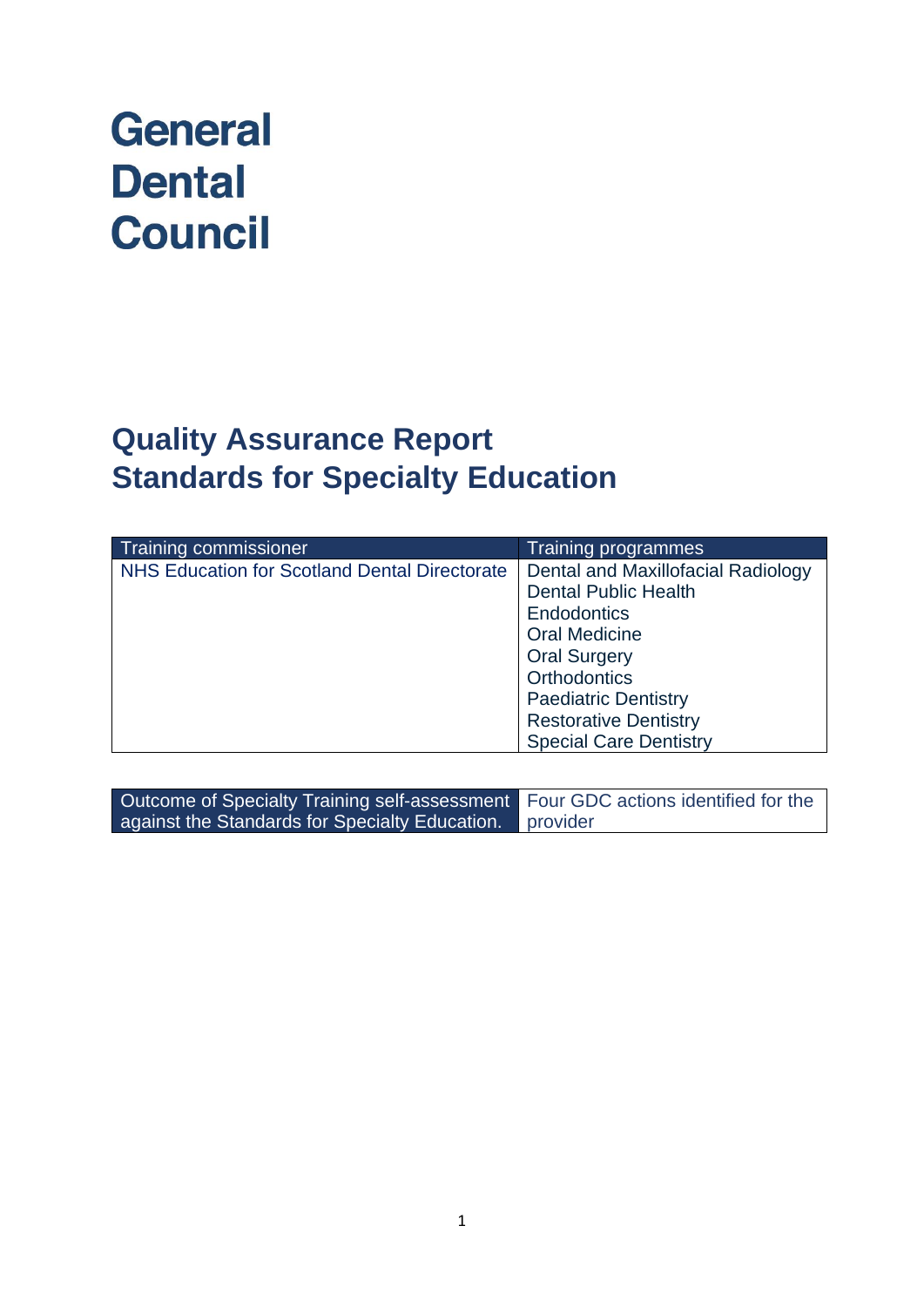### **\*Full details of the process can be found in the annex\***

## **Summary**

| <b>Remit and purpose:</b>                 | To quality assure the specialty training and<br>education being delivered by NHS Education for<br>Scotland Dental Directorate.                                                               |
|-------------------------------------------|----------------------------------------------------------------------------------------------------------------------------------------------------------------------------------------------|
| <b>Standards for Specialty Education:</b> | All                                                                                                                                                                                          |
| Dates of submissions:                     | 17 January 2020 (revised 29 October 2020), 26 July<br>2019, December 2019.                                                                                                                   |
| <b>GDC Staff:</b>                         | Manjula Das (Head of Education)<br>Patrick Kavanagh (Policy Manager)<br>Natalie Watson (Education Quality Assurance<br>Officer)<br>Martin McElvanna (Education Quality Assurance<br>Officer) |
| <b>Education associates:</b>              | Eileen Skinner; Tim O'Brien                                                                                                                                                                  |

**NOTE: This report was originally reviewed and approved by the GDC Registrar in January 2020. However, subsequent discussions about the timeline for follow-up actions were impacted by the Covid-19 pandemic. Devoting sufficient resource to accomplishing the follow-up actions was also impacted.**

**Following discussions with the provider NHS Education for Scotland Dental Directorate, a revised timetable has been agreed.**

This report sets out the GDC analysis of the self-assessment and evidence submission by the provider NHS Education for Scotland Dental Directorate (for ease "the NES team") against the *Standards for Specialty Education* ("The Standards").

The document also places this self-assessment and evidence submission in the context of policy development for the quality assurance of specialty training together with next steps for the NES team and the GDC.

Of the 20 Requirements under the Standards, the GDC considers that the submission from the NES team demonstrates:

|                   | Number of<br><b>Requirements</b> | <b>Requirements</b>                                                         |
|-------------------|----------------------------------|-----------------------------------------------------------------------------|
| <b>Met</b>        | 16                               | P1; P4; P5; P6; P8; P9; P10; P12; P13; P14; P15; P16; P17;<br>P18 P19; P20. |
| <b>Partly met</b> |                                  | P2; P3; P7; P11.                                                            |

Where Requirements have been assessed as partly met, this is the result of a very frank and transparent response by the NES team. We have identified 4 actions we ask the NES team to address by Q3 2021 to demonstrate progress against these Requirements.

We have also identified GDC actions arising from Requirements that the NES team have met. These actions acknowledge good practice by the NES team, particularly around their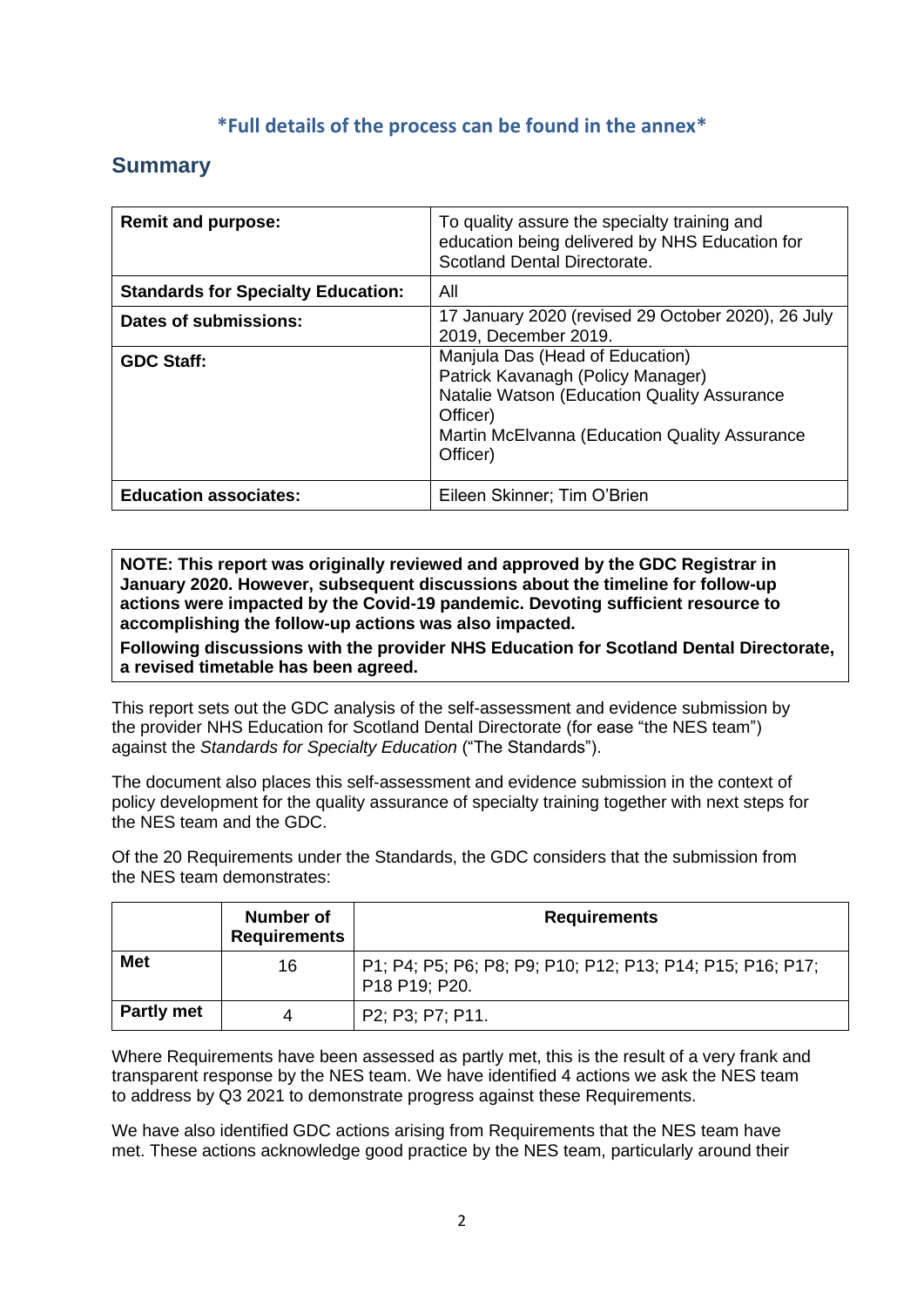quality management model, where we wish to develop model or specimen answers to assist future assessment by other providers against the standards.

| <b>Standard One</b> |                       |  |
|---------------------|-----------------------|--|
| P1                  | Met                   |  |
| P <sub>2</sub>      | <b>Partly Met</b>     |  |
| P3                  | <b>Partly Met</b>     |  |
| P4                  | Met                   |  |
| P <sub>5</sub>      | Met                   |  |
| P6                  | Met                   |  |
| P7                  | <b>Partly Met</b>     |  |
| P <sub>8</sub>      | Met                   |  |
|                     | <b>Standard Two</b>   |  |
| P <sub>9</sub>      | Met                   |  |
| P <sub>10</sub>     | Met                   |  |
| P11                 | <b>Partly Met</b>     |  |
| P12                 | Met                   |  |
|                     | <b>Standard Three</b> |  |
| P13                 | Met                   |  |
| P14                 | Met                   |  |
| P <sub>15</sub>     | Met                   |  |
| P <sub>16</sub>     | Met                   |  |
| P17                 | Met                   |  |
| P <sub>18</sub>     | Met                   |  |
| P <sub>19</sub>     | Met                   |  |
| P <sub>20</sub>     | Met                   |  |

# **Outcome of relevant Requirements**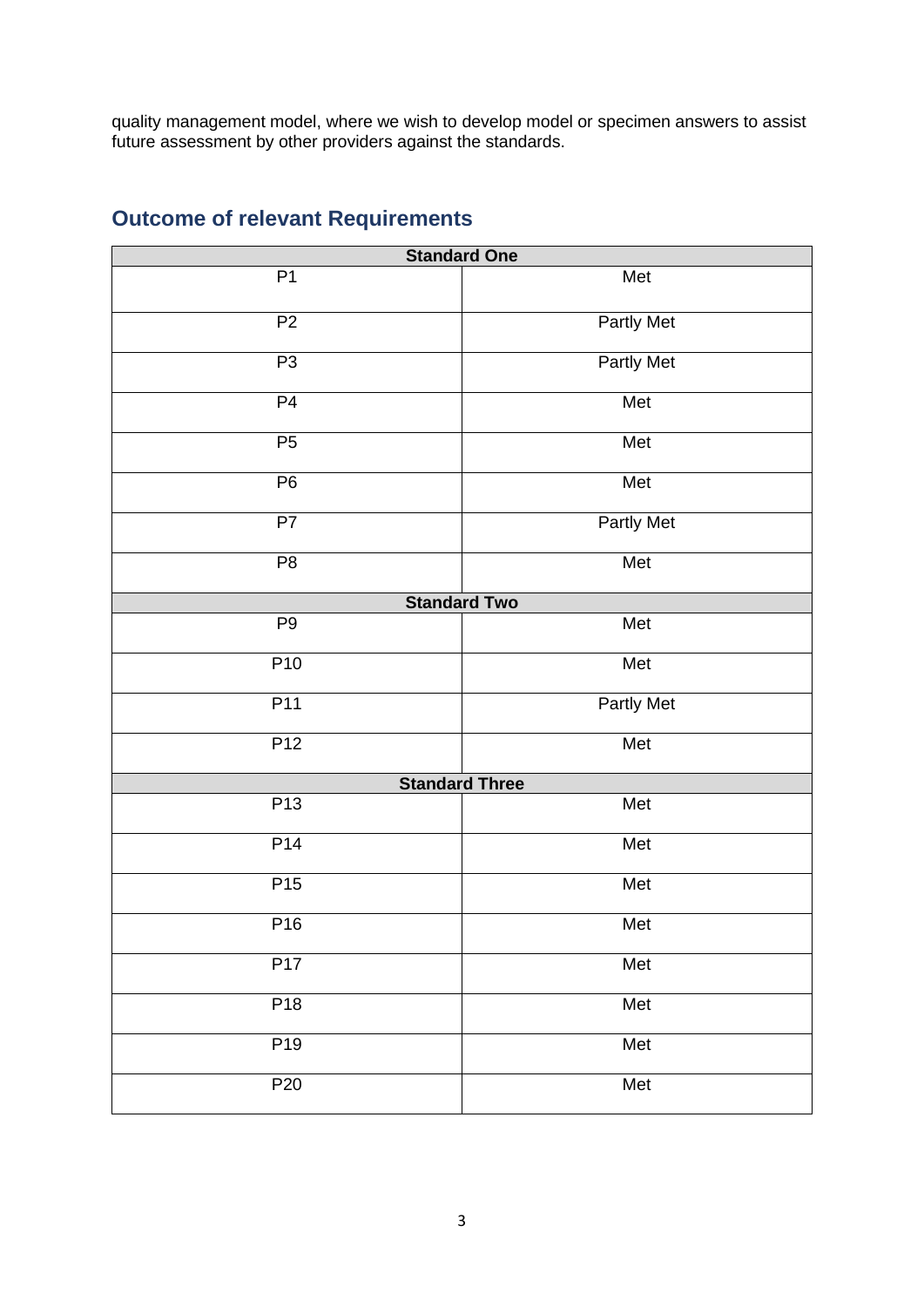**STANDARD 1 – PROTECTING PATIENTS. Providers must be aware of their duty to protect the public. Providers must ensure that patient safety is paramount and care of patients is of a correct and justifiable standard. Any risk to the safety of patients and their care by specialty trainees must be minimised.**

**P1: For clinical procedures, the programme provider should be assured that the specialty trainee is safe to treat patients in the relevant skills at the levels required prior to treating patients. Requirement Met.**

The programme provider has assessed themselves as meeting this Requirement. Their narrative and evidence rely upon the coherent and thorough analysis of their own evidence returns from the Dental Training Specialties.

The narrative and evidence usefully make explicit a shared responsibility between the trusts working to the NES team and the team itself for meeting this Requirement and, whilst normally the GDC might not consider accepting one piece of evidence as sufficient for so significant a Requirement, we recognise that the Evidence returns collated workbook (DD04) draws together a range of evidences, a representative sample of which have also been forwarded to the GDC (notably the ARCP Process Document (DD11)and Sample ARCP outcomes 2018 (DD13)).

The GDC notes that, in addition to the evidence presented to this Requirement, a process is ongoing whereby further Training Programme Director (TPD) reports are being commissioned by end September 2019 which permits TPDs to comment upon ARCP (the Annual Review of Competence Process) and individual trainee progress.

We anticipate that this process will permit future measurement of performance against this standard by evidence of exception activity. As individual TPDs may have a small number of specialty trainees, the NES team's collation of information will be crucial to identify and to report upon specific instances of what has happened on any occasions when action is required to confirm assurance in a specialty trainee's skills.

We also anticipate that this process will permit in the future a granular demonstration that this Requirement is being addressed throughout specialty trainees' training. As they progress through training, specialty trainees may be treating patients at times when skills are recently acquired and therefore this Requirement can be seen to lead to an iterative process to be considered throughout a period of training. We consider that the TPD reports, together with clinical incident documentation, can provide valuable evidence against this Requirement.

We agree that this Requirement is met on the basis that the evidence submission demonstrates the existence of systems that can confirm the safety of specialty trainees both as part of an iterative process and in response to any adverse incident.

**P2: Programme providers must have a policy in place to inform patients that they will be treated by specialty trainees and providers should confirm patient recognition of this policy. Requirement Partly Met.**

The programme provider has assessed themselves as meeting this Requirement. They also acknowledge that there are a range of approaches and levels of proactivity in systems relevant to this Requirement.

The NES team provide a policy document which demonstrates the existence of a patient consent process for restorative dentistry (DD18) to meet this Requirement as well as narrative examples of ways and means by which patients are made aware of the status of the individuals treating them.

We note the open acknowledgement by the NES team that TPD self-assessments show a variable ability in meeting this Requirement.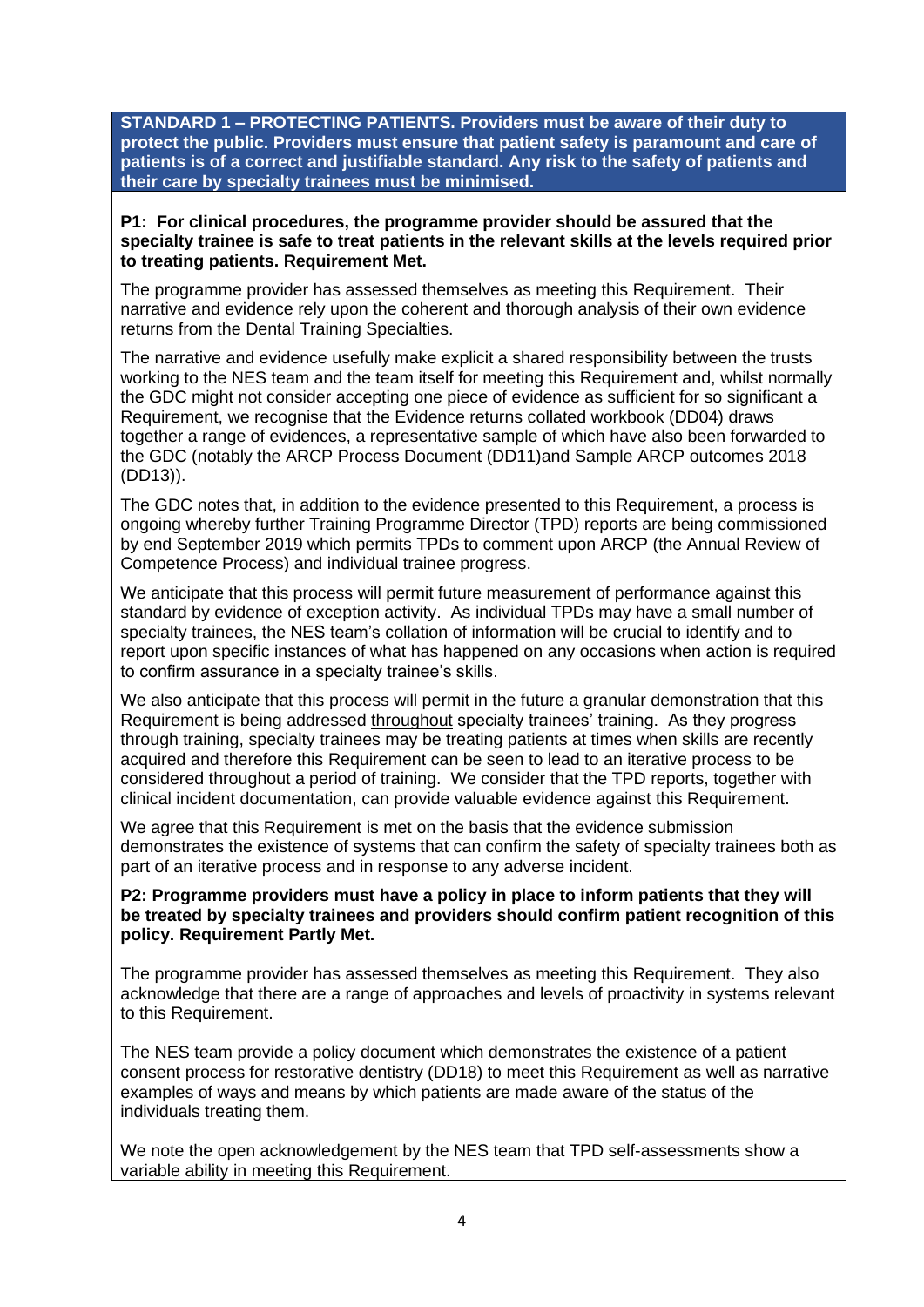Given that the development of this Requirement has been the subject of considerable discussion in the specialty QA pilot, both Standards consultations and may well receive further thought to its development, we recognise that this Requirement continues to pose difficulties for education providers.

In the circumstances, we commend the openness of the evidence suggested by the NES team and we will ask for further evidence in Q3 2021 about the wider take-up of the policy and its potential application across further specialties.

The NES team will explore further consistency in meeting this Requirement with the Directors of Dentistry in each Health Board. We note their indication that an individual Health Board's position will be determined by their own evaluation of the effectiveness of their existing Clinical Governance and Safety Procedures which effectively means that this is outwith the NES team's control.

NES will keep the GDC informed of developments regarding the practical delivery of this Requirement in Q3 2021.

We consider that this Requirement is partly met.

**P3: Programme providers must ensure specialty trainees provide patient-centred care in a safe learning environment. The provider must comply with relevant legislation, including equality and diversity, and Requirements regarding patient care. Requirement Partly Met.**

The programme provider has assessed themselves as meeting this Requirement and, in addition to providing their collation, has supplied sample policies concerning such matters as Code of Conduct, Equality and Diversity, Bullying and Harassment and an Incident Reporting Process (DD14-17).

We recognise the relevance of these policies to this Requirement but consider that further evidence may be necessary to demonstrate both that these policies are receiving regular review and that there are actions arising to ensure compliance with the policies.

For example, the sample Dental School visit report (DD20) supplied with the evidence submission confirms that the visit team were advised of the existence of co-ordinated policies and procedures but there is no discussion of any actions undertaken. Of course, it may be that no incidents have arisen within the timeframe covered by the visit but, in such circumstances, it would be useful to see an indication of "nil return".

Similarly, the sample TPD self-assessments (DD 05-06) confirm the existence of policies and, in one case, confirm how adverse incidents are reviewed. There are limited indications whether such incidents have occurred and, if so, of the outcomes of review.

The GDC is not suggesting that it wishes to be involved or fully advised of the details of issues arising from the policies provided. We consider that a useful way to quality manage these issues is by exception-reporting and we will be interested in seeing summary data (including nil returns) in the future. We will monitor progress in Q3 2021.

The GDC acknowledges the actions that NES are undertaking in connection with this Requirement as well as noting the Postgraduate Dental Dean's assurance that where any incidents do arise that directly affect the provision of training or safety and well-being of trainees, that the Health Board will inform him of the issue and the actions being taken.

NES will update the GDC with developments of this Requirement with the NES team in Q3 2021.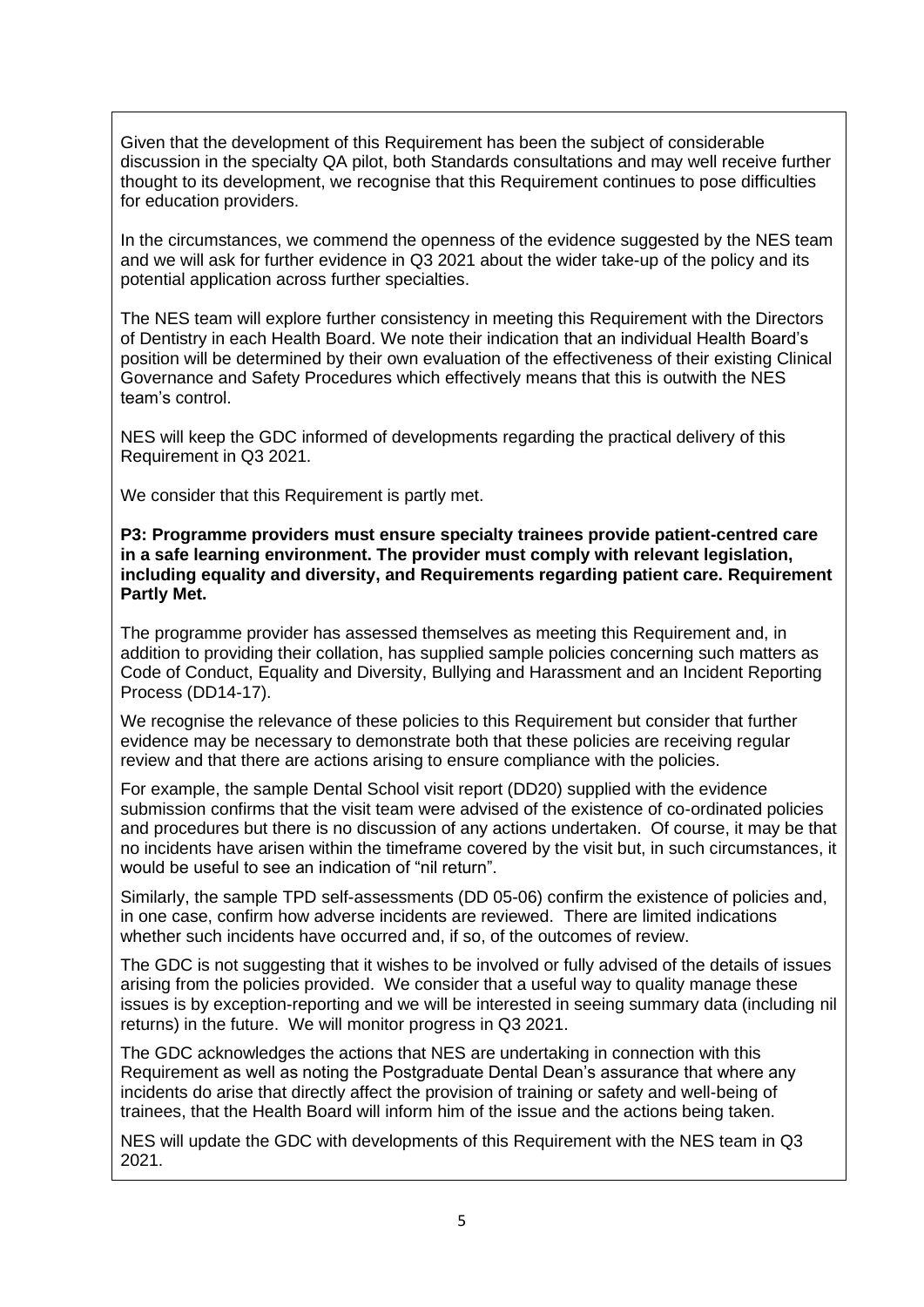In the circumstances, we consider this Requirement to be partly met.

**P4: When providing patient care and services, specialty trainees are to be supervised at a level necessary to ensure patient safety according to the activity and the trainee's stage of development. Requirement Met.**

The programme provider has assessed themselves as meeting this Requirement.

The evidence submitted for this Requirement is Evidence returns collated workbook (DD04) where, inter alia, TBDs confirm that relevant policies exist across the range of NES specialty training or give illustrations of trainee/supervisor ratios that exist.

As with P3, we recognise the relevance of these policies and illustrative examples to this Requirement but consider that further evidence may be necessary to demonstrate both that these policies are receiving regular review and that there are actions arising to ensure compliance with the policies.

It would be useful to understand the quality management response (in addition to local responses) on any occasion when action is required to confirm assurance in a specialty trainee's skills, whether as a result of, or independent of, ARCP processes, before they treat patients at the relevant level of their development.

Again, this may be an area where exception reporting (where divergence has occurred from policies or the management of any scenarios where trainee/supervisor ratios experience strain) may be the clearest way of demonstrating compliance with this Requirement. As before, a nil return is entirely possible but an indication that the policies are being actively tested or monitored by the NES team would be very useful.

Given the level of information supplied, we agree that this Requirement is met but, as with P3, we will be interested in seeing summary data (including nil returns) in the future. We will monitor progress in Q3 2021.

**P5: All educational and clinical supervisors must be appropriately qualified and trained, including training in equality and diversity where relevant to the role. Clinical supervisors must have registration with a UK regulatory body. There must be a clear rationale underpinning whether individual clinical supervisors are/are not included on a specialist list. Requirement Met.**

The programme provider has assessed themselves as meeting this Requirement.

We agree and our comments are aimed primarily at clarification. The narrative and the information supplied in the Evidence returns collated workbook (DD04), while comprehensive, could have been supported by sample (redacted) staff training records.

For example, we note that a number of providers indicated that educational and clinical supervisors were invited to training events. If it is the case that this training should be undertaken by all educational and clinical supervisors in Scotland to ensure that delivery to Specialty trainees is consistent, records of training undertaken by educational and clinical supervisors submitted annually to the TPD/NES would provide further and stronger evidence in supporting this this Requirement.

We make these points for other providers in the future for whom a wholesale survey of their TPDs may not be possible. Essentially this Requirement is binary in nature – supervisors will either meet or not meet the criteria of this Requirement. Since the NES team indicate that all supervisors are on specialist lists, which is the only area where a supporting rationale might need to be referenced, we are content with the statement supplied.

We consider that this Requirement is met.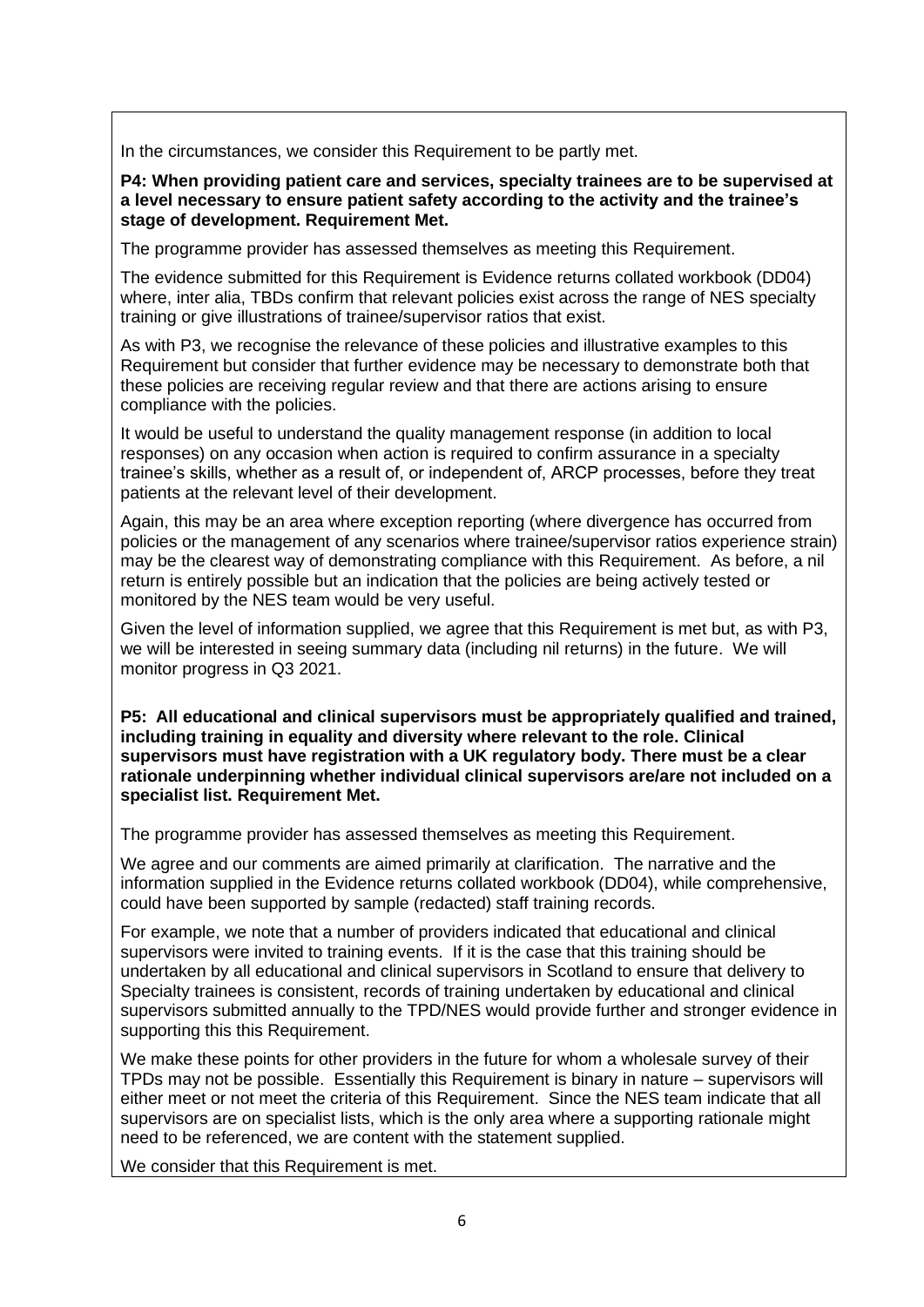**P6: Programme providers must ensure that specialty trainees and all those involved in the delivery of education and training are aware of their duty to be candid in line with the guidance issued by the professional regulator. Specialty trainees must be made aware of their obligation to raise concerns if they identify any risks to patient safety. Programme providers should publish policies so that it is clear to all parties how they can raise concerns and how these concerns will be acted upon. Programme providers must support those who do raise concerns and provide assurance that staff and specialty trainees will not be penalised for doing so. Requirement Met.**

The programme provider has assessed themselves as meeting this Requirement.

It is possible to follow through the narrative and to see from the evidence supplied how Datix, the web-based incident reporting and risk management software system (DD17) can provide exception-reporting from the relevant policies governing the expectation that all trainees should be able to raise concerns about patient safety.

Similarly, the clinical governance structures are in place to review the incidents, to ensure appropriate escalation of issues and to make necessary developments to policies and procedures.

What is not wholly clear from the evidence submission is how the NES team may consider and/or report upon this information from quality management visits or other informationgathering exercises.

For example, should a "lessons learned" experience occur under one health board, how does the NES team become aware of it and is there any mechanism by which learning can be more widely disseminated?

It appears from the responses received by the NES team that there is the potential for variation in how TPD providers consider this Requirement to be satisfied. We would be interested to learn more about the NES team's role in moderating and influencing cohesion of such policies across their providers.

The GDC notes provision of:

- sample question sets ((DD26-28) used in pre-visit questionnaires and visit focus groups
- a Process Flow diagram (DD30) explaining how the NES team review and action formal visit responses through its QM Governance Framework.

The GDC is also pleased that the NES team intends to build upon our feedback regarding the potential for the use of a "Lessons Learned" methodology and we will incorporate this point in three ways. We look forward to learning more about the embedding of this initiative.

The GDC considers this Requirement to be met.

**P7: Programme providers must have mechanisms to identify patient safety issues. Should a patient safety issue arise, action must be taken by the provider with a clear rationale for the extent of the action including, where necessary, informing the relevant regulatory body. Requirement Partly Met.**

The programme provider has assessed themselves as meeting this Requirement. As with P6, the evidence presented covers descriptions/copies of policy and procedure together with an indication of the Datix tool (DD17).

There is no indication of the actual incidence of any patient safety issues. Of course, it may be that no issues have arisen within the timeframe covered by the evidence submission but, in such circumstances, it would be useful to see an indication of "nil return".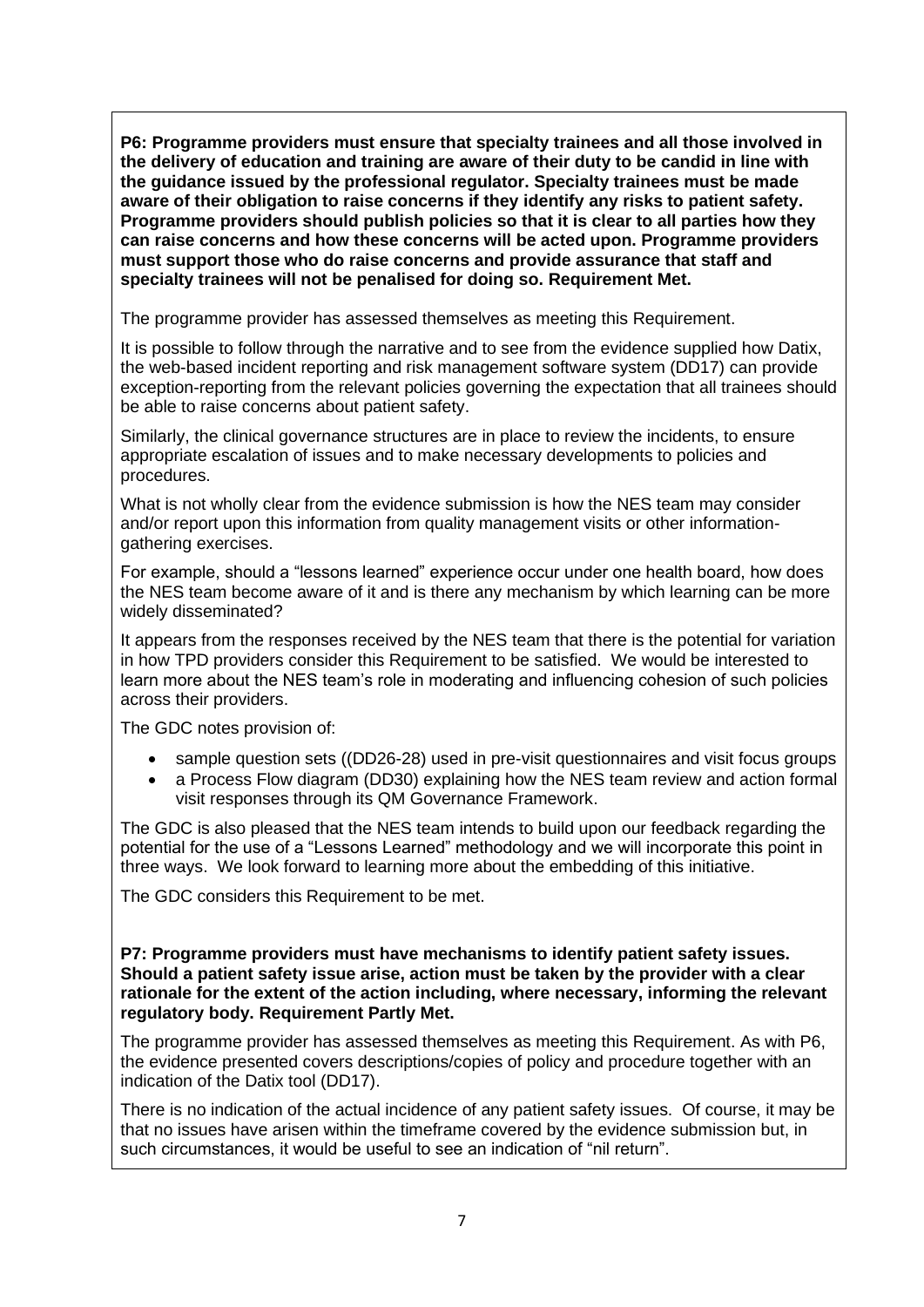Both the programme provider and the GDC may need to give further consideration in the future to the evidence to be presented in connection with this Requirement. We anticipate that, where appropriate, concerns will be raised with the professional regulator but there is no clear indication of a threshold for this action.

From the GDC perspective, we collect information about the incidence of student fitness to practise issues in pre-registration training as part of our monitoring process. The nature of the information relating to (registrant) specialty trainees will differ but an indication, at summary level, of matters that were managed without reference to the regulator would provide a useful indicator for ongoing review of the *Standards for Specialty Education* as it moves towards integration within the planned risk-based QA processes.

We consider this Requirement to be partly met and will monitor progress Q3 2021.

**STANDARD 2 – QUALITY EVALUATION AND REVIEW OF THE PROGRAMME. The provider must have in place effective policy and procedures for the monitoring and review of the programme leading to recommendation for issue of a certificate of completion of specialist training.**

**P8: Programme providers must have a quality framework in place that details how the quality of the programme/examination is managed. This will include ensuring necessary development to programmes that maps across to the GDC approved curriculum/latest learning outcomes for the relevant specialty and adapts to changing legislation and external guidance. There must be a clear statement about where responsibility lies for this quality function. Requirement Met.**

The programme provider has assessed themselves as meeting this Requirement.

We agree with the narrative and evidence confirming compliance:

- a. There is a clear statement that STC and SAC committees are where the NES team review how training maps to curricula supported by the contents of the Evidence returns collated workbook (DD04).
- b. The Standard Quality Management (QM) Visits Standing Operating Procedure (DD19) (last reviewed May 2019) gives a clear overview of how NES are managing the quality of Health Boards and providers under the QM framework.
- c. The Sample visit Summary (DD20) provides evidence of a QM visit as mentioned under the SOP which triangulates evidence for this Requirement.
- d. The QM Calendar (DD21) confirms that QM visits are planned in a strategic manner incorporating internal and external QA management plus Trainee surveys.
- e. The TPD report template (DD22) gives assurance that the NES team is suitably monitoring training programmes/directors.
- f. The Quality Management framework (DD23) confirms lines of responsibility.

We consider that this Requirement is met.

**P9: Providers must address any concerns identified through the operation of this quality framework, including internal and external reports relating to quality, as soon as possible. Requirement Met.**

The programme provider has assessed themselves as meeting this Requirement.

We can see from the Sample Visit Summary (DD20) supplied that a QM visit results in recommendations. However, it is not clear from the documentation supplied how meeting recommendations is subsequently monitored or what the timeframes may be for follow-up.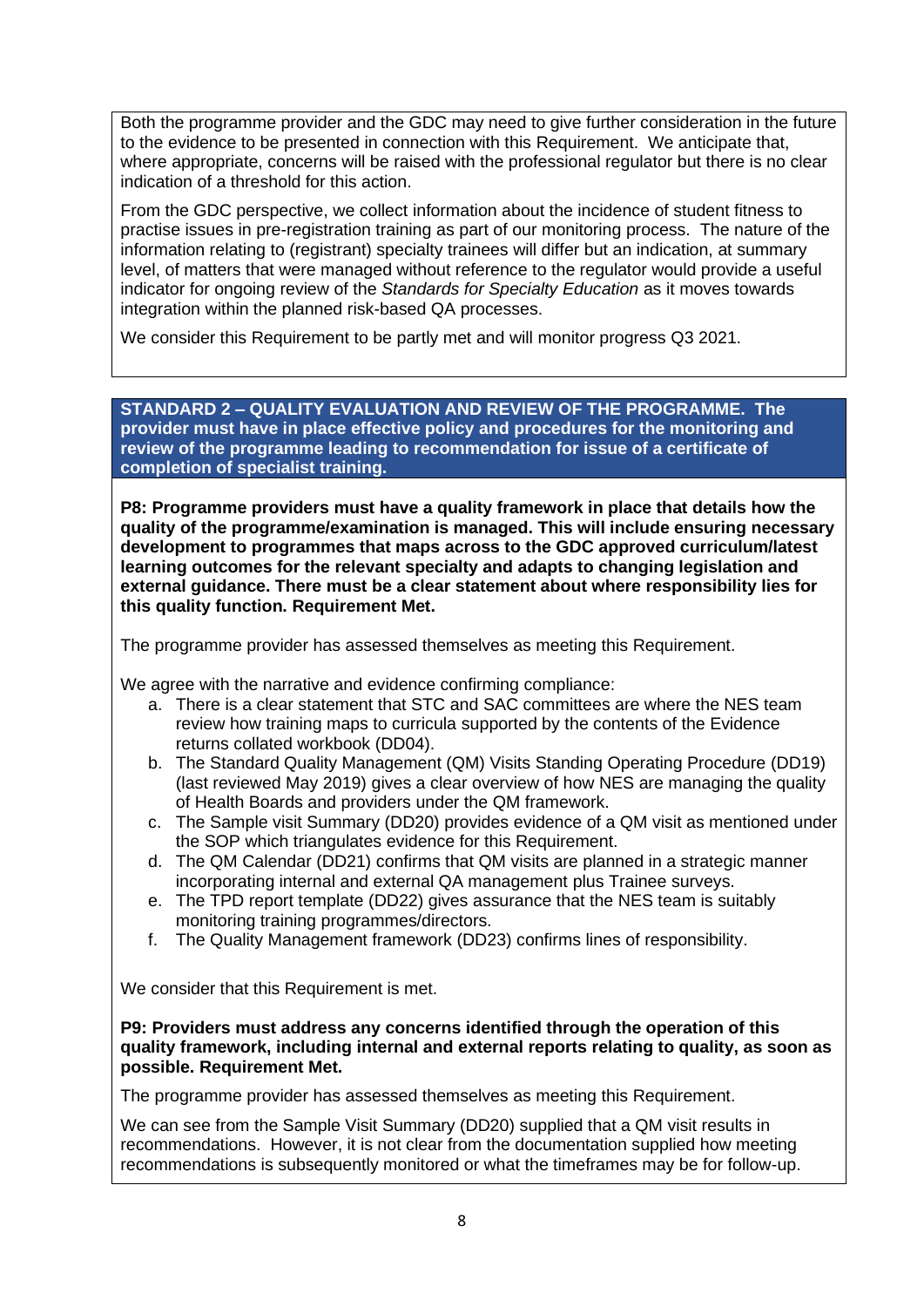This contrasts with the Educational Governance review of the NES Dental Directorate document (DD25 - March 2019) which demonstrates receipt of external recommendations (though they may not address "concerns" as such) and a clear response from the Directorate with a recommendations action plan with indicative timelines.

The GDC notes provision of:

- a. Information concerning three quality management visits to Health Board providers together with:
	- i. A sample formal feedback template (DD29) issued to each Health Board in respect of the detailed visits;
	- ii. A Process Flow diagram of the visit and follow-up actions (DD30)

The GDC considers this Requirement to be met.

**P10: Quality Frameworks must be subject to rigorous internal and external quality management procedures. External assessors must be utilised and must be familiar with GDC approved curriculum/latest learning outcomes and their context. Requirement Met.**

The programme provider has assessed themselves as meeting this Requirement.

We agree; it is particularly useful and reassuring to see a range of quality management procedures across the breadth of the NES team's activity. The Sample Specialty Training Committee Constitution (DD10) confirms the STCs have lay and professional representation and the Evidence returns collated workbook (DD04) confirms all specialty training programmes have appropriate external assessors.

Without suggesting there is any question about compliance with this Requirement, it would be useful for the GDC to learn more about the work of the STCs and to learn more about how their activity – perhaps identifying areas of 'good practice' or 'areas of risk' – is monitored and reviewed by the NES team under these mechanisms.

The initiative of surveying TBDs appears indicative of good practice and possesses the potential to provide the basis of additional guidance to programme providers considering their compliance with the *Standards for Specialty Education*.

We consider that this Requirement is met.

**P11: The programme provider must have systems in place to ensure the quality of placements/rotations to ensure that patient care and assessment in all locations meets these Standards. The quality management systems should include the regular collection of specialty trainee and patient feedback relating to treatment provided within placements/rotations. Requirement Partly Met.**

The programme provider has assessed themselves as meeting this Requirement, confirming that the ARCP process results in a minimum of an annual discussion of all placements.

We also recognise the existence of systems whereby the STC or TBD can take action when issues arise. Whilst the standard does not necessarily require a demonstration of these systems as part of an evidence submission, it would be very useful for the GDC to understand the incidence of actions taken and how they are monitored by the NES team.

Whilst there is a clear indication of the systems capturing specialty trainee feedback (DD24), the NES team's self-assessment gives no assessment regarding the collection of patient feedback and how it may be utilised. The Evidence returns collated workbook (DD04) makes partial reference to the use of patient feedback.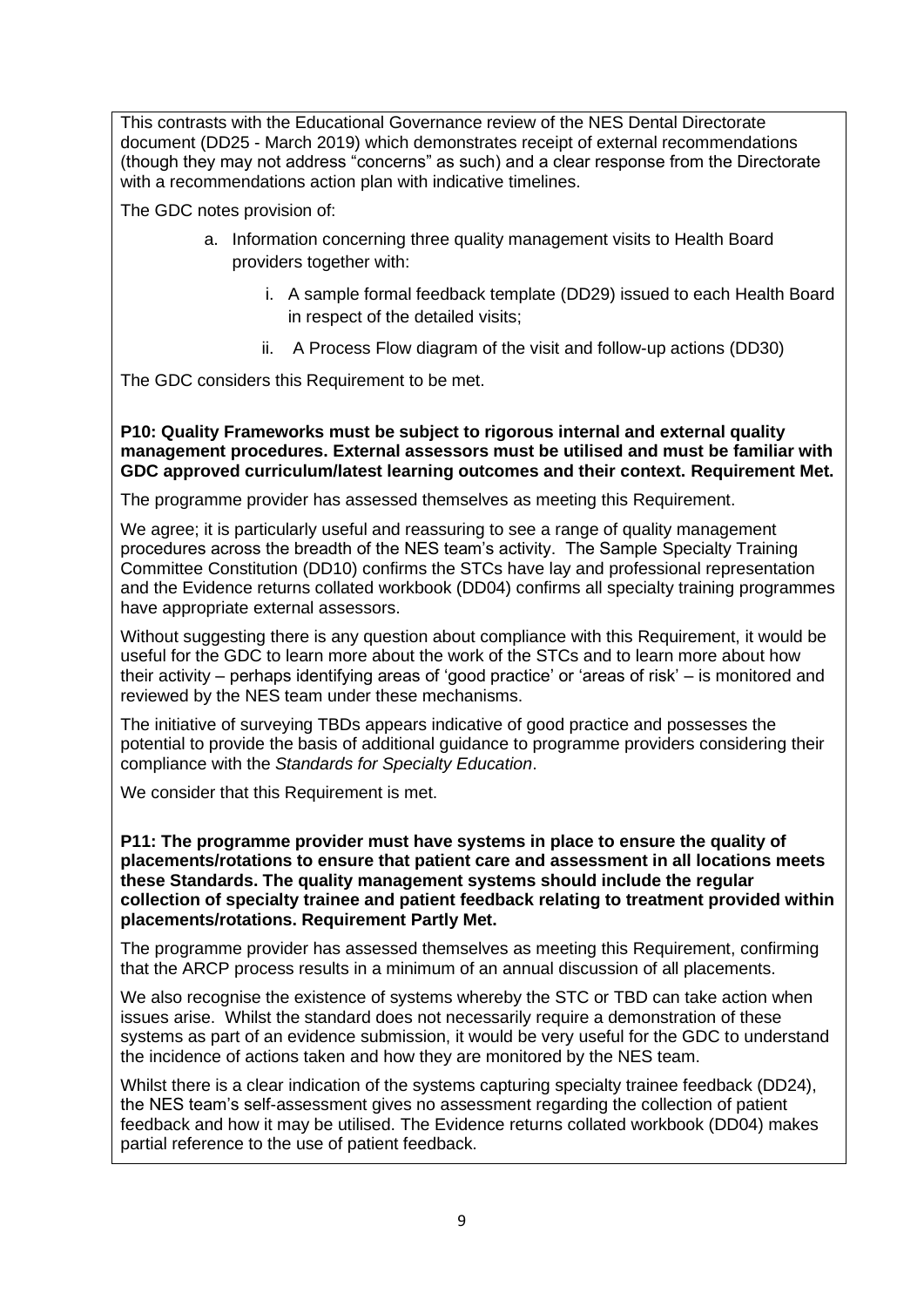It is good to learn that the NES team intends to explore the use of patient feedback further with the Directors of Dentistry in each Health Board and we look forward to further discussion around this Requirement in Q3 2021.

The GDC will take an action, in order to develop its thinking before Q3 2021, of discussing with Healthcare Improvement Scotland the importance they place upon patient feedback within quality management systems.

We consider that this Requirement is partly met.

**STANDARD 3 – STUDENT ASSESSMENT. Assessment must be reliable and valid. The choice of assessment method must be appropriate to demonstrate achievement of the GDC learning outcomes. Assessors must be fit to perform the assessment task.**

**P12: To make a recommendation for the award of a Certificate of Completion of Specialist Training (CCST), programme providers must be assured that specialty trainees have demonstrated achievement across the full range of learning outcomes in the relevant specialty curriculum approved by the GDC, and that they are fit to practise at the level of a specialist in the relevant specialty. This assurance should be underpinned by a coherent approach to the principles of assessment referred to in these standards. Requirement Met.**

The programme provider has assessed themselves as meeting this Requirement.

We agree:

- the STC/ARCP Schedule (DD07) confirms that regular ARCP/STC meetings are planned by the NES team
- the Sample STC SAC Reports on ARCPs (DD09) provides assurance that the ARCP process is appropriately monitored and feedback is collected regarding the process
- the ARCP Process Document (DD11) sets out a clear process for ARCPs and provides assurance that there is a consistent approach to the planned meetings
- the ARCP trainee evidences/requirements document (DD12) shows a sample of 2018 outcomes and the self-assessment narrative indicates the existence of feedback, remedial and review systems arising from ARCP outcomes. However, this document might benefit from a more detailed narrative explaining its contents, but this does not preclude our agreement that this Requirement is met.

**P13: Programme providers must demonstrate that assessments are fit for purpose and deliver results which are valid and reliable. Assessment conclusions should include more than one sample of performance. (Providers must demonstrate a rationale for any divergence from this principle.) Non-summative assessments must utilise feedback collected from a variety of sources, which may include other members of the dental team, peers, patients and/or customers. Requirement Met.**

The programme provider has assessed themselves as meeting this Requirement.

The NES team has self-assessed the existence of a range activities focussing upon the management of:

- (i) workplace-based assessments as articulated in the specialty curricula
- (ii) assessments in the numbers determined by the SACs and
- (iii) the ARCP process. recommendations SAC ARCP process.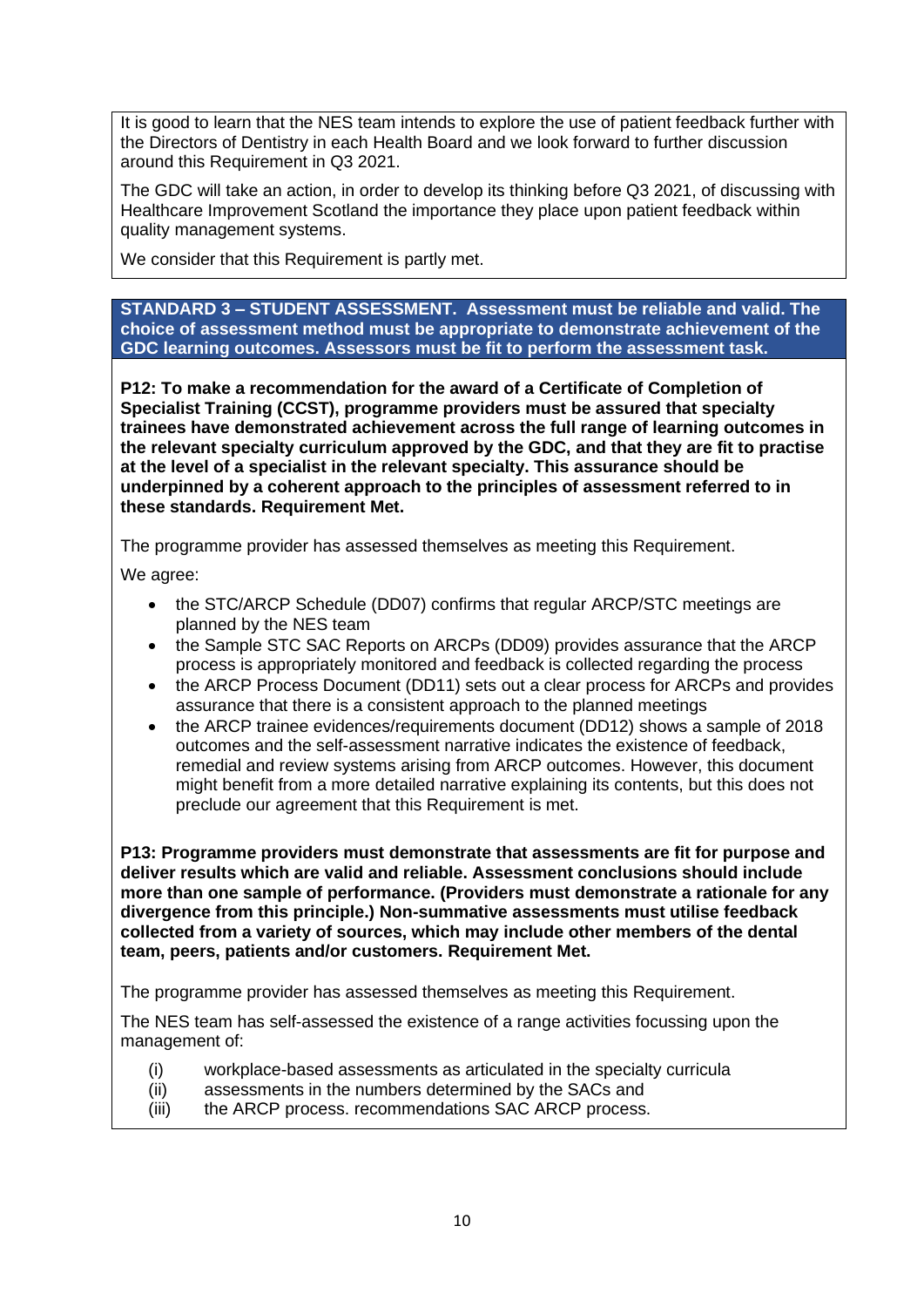The evidence draws upon the Evidence returns collated workbook (DD04) which confirms consistency of process across the specialties and the ARCP trainee evidences/requirements document (DD12) showing a sample of 2018 outcomes.

We would like more information about how the NES internalise the ARCP and other processes and integrate them within their quality management process. The ARCP trainee document DD12 indicates the existence of such internalisation but, as above, a clearer narrative concerning the use of the document may assist GDC understanding of how the outputs considered by the NES team and how outputs may result in interventions and potential amendments to ARCP processes.

The GDC notes provision of an enhanced narrative (including anonymised illustrative examples) explaining the internalisation of ARCP processes as well as additional evidence of a process flow document and accompanying notes (DD31) which lay out post-ARCP processes and their integration into the Directorate's Quality Management Framework.

The GDC considers this Requirement to be met.

**P14: Assessment must involve a range of methods appropriate to the learning outcomes and these should be in line with current and best practice and be routinely developed, refined, monitored and quality managed. Requirement Met.**

The programme provider has assessed themselves as meeting this Requirement.

The evidence supplied draws upon the Evidence returns collated workbook (DD04), which confirms consistency of process across the specialties. Whilst that consistency of process provides some assurance, it does not address the fundamental purpose of this Requirement.

The workbook does not give an indication of a continuum of process about how, under the NES team's quality management systems, assessment processes are developed, refined, and monitored. As with P13, this is a question of understanding how the NES internalise the ARCP and other processes and integrate them within their quality management process.

We originally considered this Requirement to be partly met.

Following receipt of the NES team's comments on the first draft of this report and further evidence, we have formed a revised opinion.

We note provision of an enhanced narrative (including anonymised illustrative examples) explaining the internalisation of ARCP processes as well as additional evidence of a process flow document and accompanying notes (DD31) which lay out post-ARCP processes and their integration into the Directorate's Quality Management Framework.

We consider this Requirement to be met.

**P15: The programme provider must have in place management systems to plan, monitor and record the assessment of specialty trainees throughout the programme against each of the learning outcomes. Requirement Met.**

The programme provider has assessed themselves as meeting this Requirement.

We agree and consider the information presented for this Requirement to be sufficiently illustrative. The evidence presented supports and confirms the narrative.

We consider that this Requirement is met.

**P16: Specialty trainees must have exposure to an appropriate breadth of patients/procedures and should undertake each activity relating to patient care on**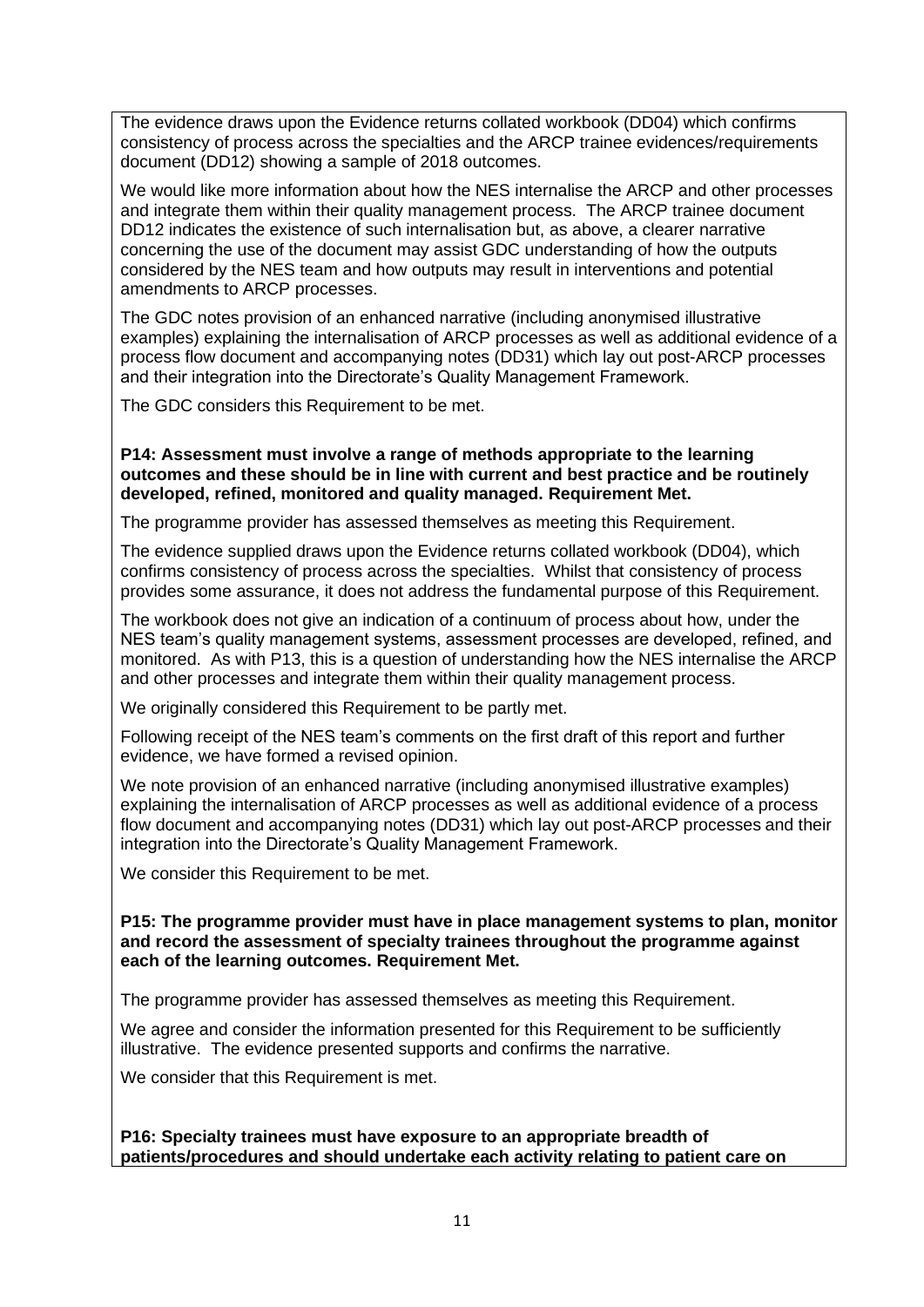**sufficient occasions to enable them to develop the skills and the level of competence to achieve the relevant GDC-approved learning outcomes. Requirement Met.**

The programme provider has assessed themselves as meeting this Requirement. We agree and consider the information presented for this Requirement to be comprehensive:

- Evidence returns collated workbook (DD04)
- Sample STC SAC Reports on ARCPs (DD09).

The Sample ARCP Outcomes document (DD13) appears supportive of meeting this Requirement, however it would be useful to have an accompanying narrative explaining the outcomes from the document.

We consider the use of trainee feedback would be very useful in meeting this Requirement, however it would be useful to confirm if this has been considered or captured in the past.

We consider that this Requirement is met.

#### **P17: The programme provider should support specialty trainees to improve their performance by providing regular feedback and by encouraging trainees to reflect on their clinical and professional practice. Requirement Met.**

The programme provider has assessed themselves as meeting this Requirement.

We agree and consider the Evidence returns collated workbook (DD04), to be a most useful tool for confirming consistency of performance against this Requirement.

Whilst not an action arising from this report, the provider could consider presentation of relevant policies to confirm the parameters of the NES team's training on giving feedback as well as any supporting evidence from specialty trainee feedback.

We consider that this Requirement is met.

**P18: Examiners/assessors must have appropriate skills, experience and training to undertake the task of assessment, including appropriate registration with a regulatory body. Requirement Met.**

The programme provider has assessed themselves as meeting this Requirement.

We agree and consider the narrative presented for this Requirement to be consistent with the previous Requirements. The Evidence returns collated workbook (DD04) and The Equality and Diversity Policy (DD15) are effective evidence.

Whilst not an action arising from this report, the NES team could consider presentation of relevant policies underpinning the delivery of:

- bespoke training to panel members who sit on ARCP Panels,
- NES team's training to educational supervisors

We consider that this Requirement is met.

**P19: Programme providers must document external examiners/assessors reports on the extent to which examination and/or assessment processes are rigorous, set at the correct standard, ensure equity of treatment for specialty trainees and have been fairly conducted. Requirement Met.**

The programme provider has assessed themselves as meeting this Requirement.

The narrative and evidence (Evidence returns collated workbook (DD04)), focus usefully upon the NES team's interaction with the Royal Colleges. It is clear there are effective opportunities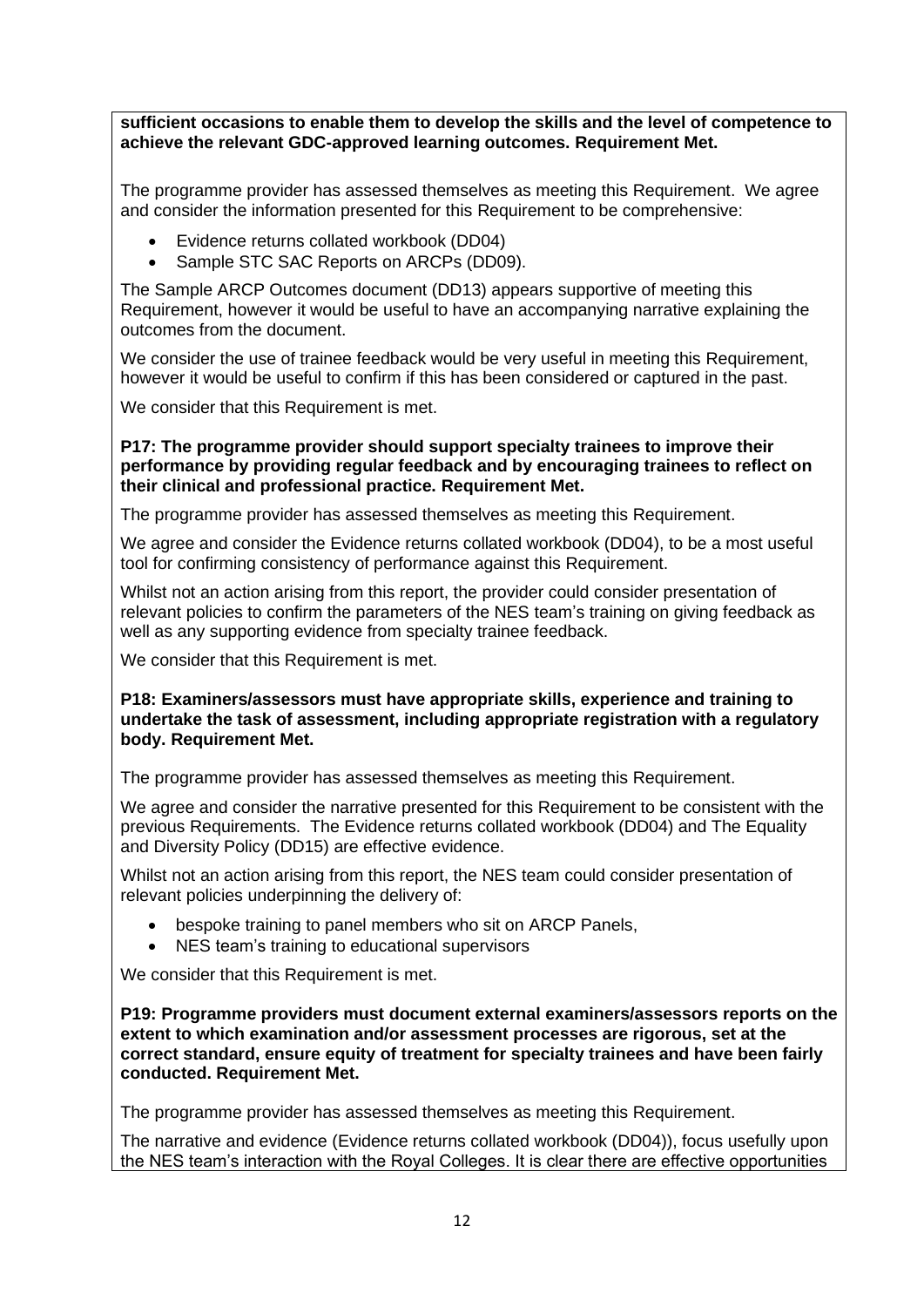for the NES team and the Royal Colleges to liaise and to provide feedback upon each other's systems and/or specialty trainee outcomes.

What is not so clearly addressed in the narrative and evidence presented are the NES team's internal processes. We consider that it would be useful to see some information against this Requirement concerning ARCP appeals rules and processes. This might be supported by summary evidence of actual numbers of appeals in a calendar year together with an indication of outcomes.

The GDC notes the follow-up provision of an enhanced narrative explaining the incidence of ARCP appeals as well as the useful additional evidence of a process flow document (DD34).

The GDC now considers this Requirement to be met.

**P20: Assessment must be fair and undertaken against clear criteria. The standard expected of specialty trainees in each area to be assessed must be clear and trainees and staff involved in assessment must be aware of this standard. A recognised standard setting process must be employed for assessments. Exceptions from this principle must be clearly justified. Requirement Met.**

The programme provider has assessed themselves as meeting this Requirement.

We note provision of enhanced narratives at P13 and 14 (including anonymised illustrative examples) explaining the internalisation of ARCP processes as well as additional evidence of process flow documents and accompanying notes (referenced above) which lay out post-ARCP processes and their integration into the Directorate's Quality Management Framework.

The GDC considers that this Requirement has been met.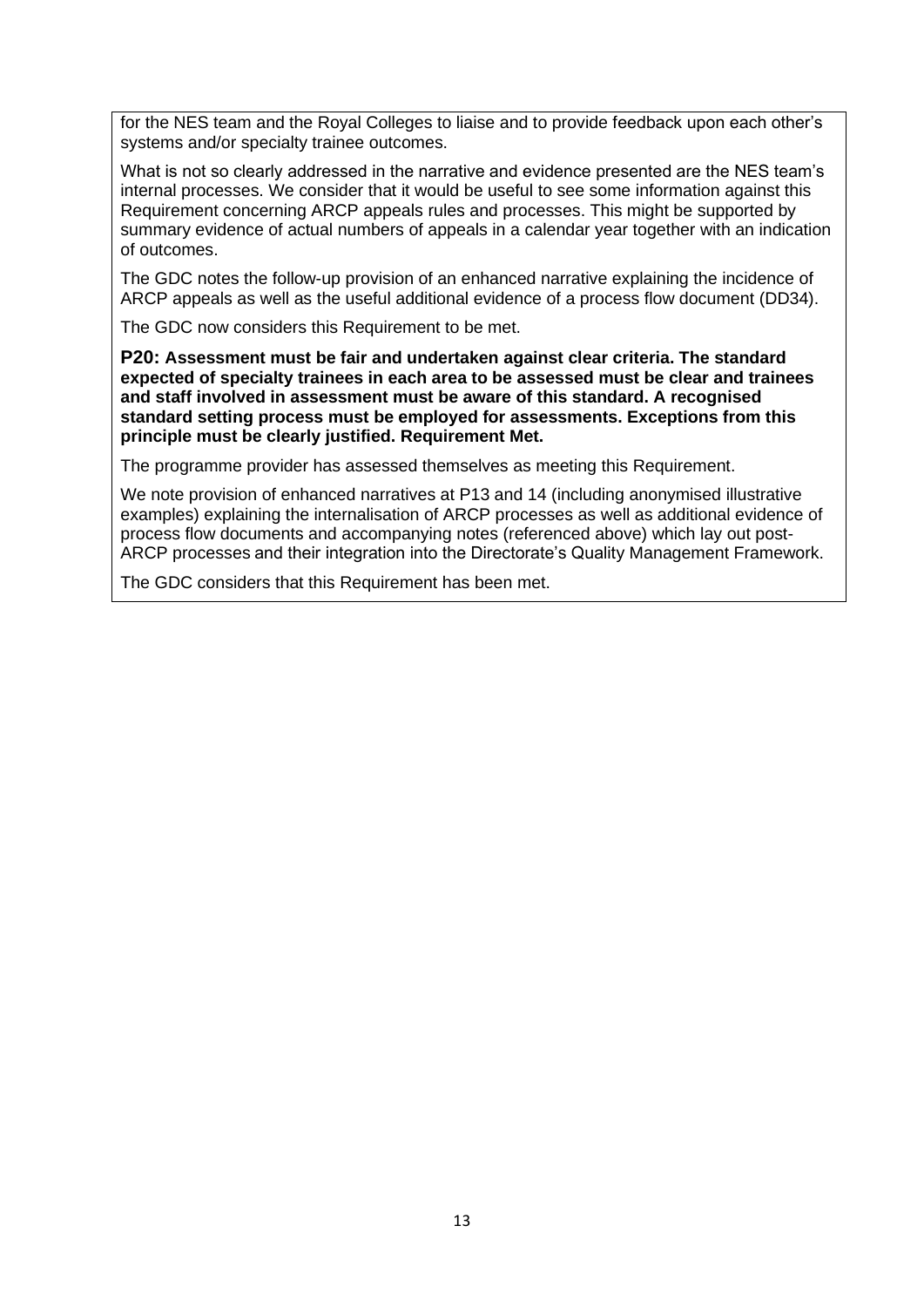# **Summary of Action for Provider**

| Req.                  | Actions due by the end of Quarter 3 of 2021                                                                                                                                                                                                                                                                              | <b>Observations &amp; response from Provider</b>                                                                                                                                                                                                                                         |
|-----------------------|--------------------------------------------------------------------------------------------------------------------------------------------------------------------------------------------------------------------------------------------------------------------------------------------------------------------------|------------------------------------------------------------------------------------------------------------------------------------------------------------------------------------------------------------------------------------------------------------------------------------------|
| no.<br>P <sub>2</sub> |                                                                                                                                                                                                                                                                                                                          | The levels of adoption of patient consent policies across the                                                                                                                                                                                                                            |
|                       | 1. The NES team provide a policy document which<br>demonstrates the existence of a patient consent process<br>for restorative dentistry and acknowledge that TPD self-                                                                                                                                                   | various NHS Health Boards in Scotland is something that NES<br>cannot actively enforce.                                                                                                                                                                                                  |
|                       | assessments show a variable ability in meeting this<br>Requirement.                                                                                                                                                                                                                                                      | Whilst we can suggest that a policy would be beneficial to help us<br>demonstrate that we have fully met this Standard, it will be for                                                                                                                                                   |
|                       | We will look for further evidence about the wider take-up of<br>the policy and its application across further specialties.                                                                                                                                                                                               | each Health Board to consider whether they wish to implement<br>some form of revised patient consent policy.                                                                                                                                                                             |
|                       |                                                                                                                                                                                                                                                                                                                          | A revised consent form was drafted by the TPD in Restorative<br>Dentistry and submitted to the Health Board for consideration.                                                                                                                                                           |
|                       |                                                                                                                                                                                                                                                                                                                          | The outcome of that exercise is that it wasn't adopted. This<br>underlines the fact that NES has limited ability to enforce change.                                                                                                                                                      |
| P <sub>3</sub>        | We consider further evidence is necessary to demonstrate<br>2.<br>both that the policies are receiving regular review and that                                                                                                                                                                                           | The Chief Dental Officer has created a structure where each<br>Health Board is required to have a Director of Dentistry (DoD).                                                                                                                                                           |
|                       | there are actions arising to ensure compliance with the<br>policies.                                                                                                                                                                                                                                                     | These posts are now filled and the DoDs meet regularly to<br>discuss items and issues relevant to the delivery of dental                                                                                                                                                                 |
|                       | In both the sample Dental School visit report and the<br>sample TPD self-assessments there is evidence to confirm<br>the existence of policies and, in one case, confirm how<br>adverse incidents are reviewed. There is no indication<br>whether such incidents have occurred nor, if so, of the<br>outcomes of review. | services.                                                                                                                                                                                                                                                                                |
|                       |                                                                                                                                                                                                                                                                                                                          | Dr Felix is DoD for NES and participates in these meetings and as<br>part of the evolving work of the DoD group it is anticipated that we<br>will be able to develop a process for exception reporting<br>consistent with the feedback from the Inspection Team.                         |
|                       | We consider that a useful way to quality manage these<br>issues is by exception-reporting and we will be interested<br>in seeing summary data at a point to be agreed in the<br>future.                                                                                                                                  | We are also working with the DoD group to introduce an Annual<br>Report on Dental Training that each Health Board will provide to<br>NES, similar to the annual reporting process for TPD's, and the<br>first of these reports are anticipated to be received in the next few<br>months. |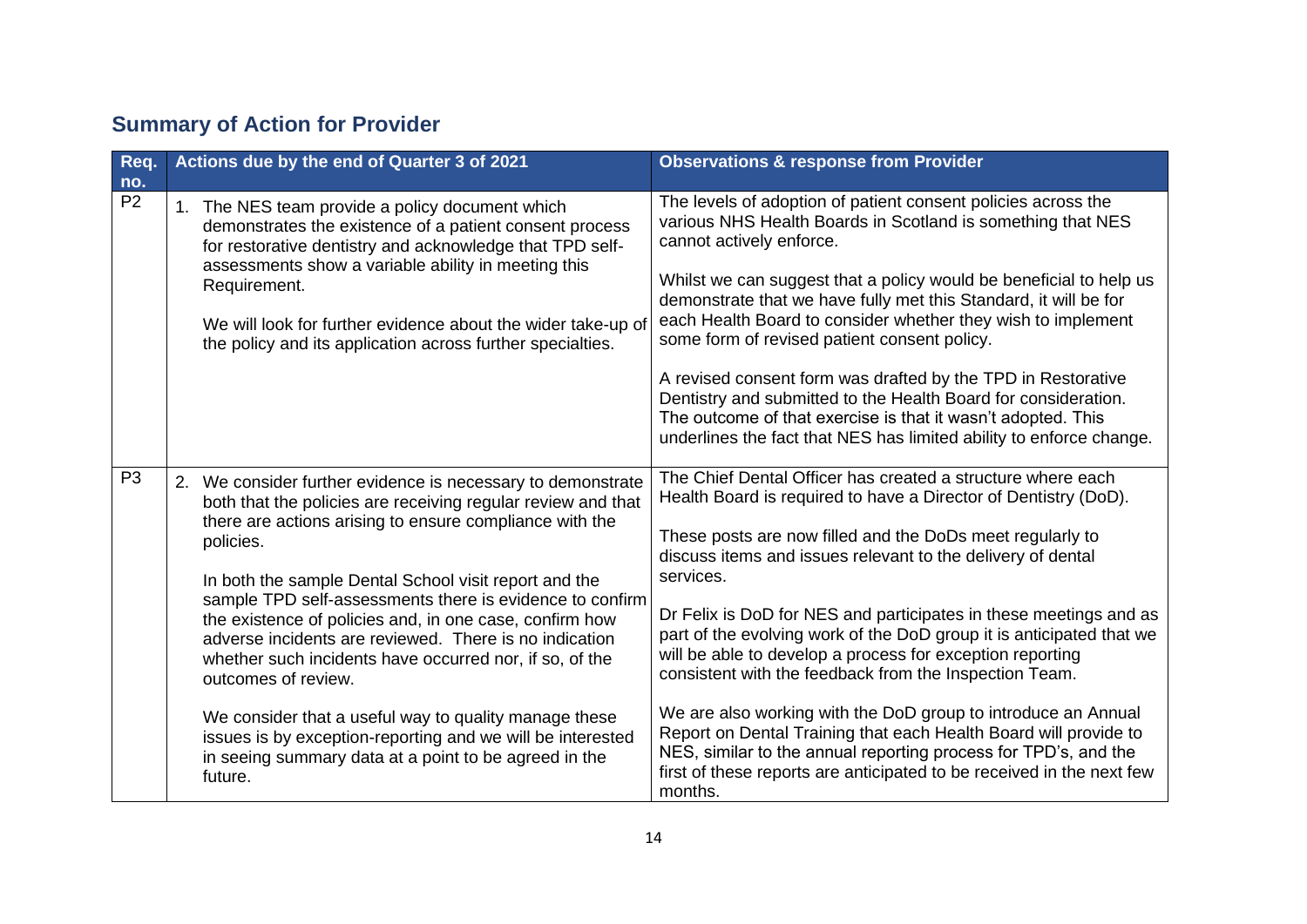| P7              | We would like to see further evidence presented which<br>3.<br>builds upon the descriptions/copies of policy and<br>procedure and the Datix tool to give a summary indication<br>of the actual incidence of any patient safety issues<br>together with a summary of any resultant actions. | We are working with our respective Health Boards to see how<br>best we can introduce a reporting framework comparable to the<br>feedback received from the Inspection Team.<br>All of our Specialty Training Committees (STC's) now have both<br>Quality and Safety as Standing Items on their Meeting Agendas.<br>All STC meetings are attended by the Associate Postgraduate<br>Dean for Core and Specialty Training and this enables full<br>discussion and review of any relevant information, activity, or<br>incidents since the previous STC meeting.<br>It may also allow the transfer of appropriate information or<br>experiences from other training specialties if they have had a<br>similar scenario, thus promoting "Best Practice", "Consistency of<br>Practice" and "Lessons Learned" across our range of Specialty<br>Training Programmes.<br>In addition, involvement in SEA's, near misses, and patient safety<br>are all aspects of review with each trainee as part of their ARCP<br>Review and discussions with Health Boards are already engaged<br>in the process of advising NES when a trainee has been involved |
|-----------------|--------------------------------------------------------------------------------------------------------------------------------------------------------------------------------------------------------------------------------------------------------------------------------------------|---------------------------------------------------------------------------------------------------------------------------------------------------------------------------------------------------------------------------------------------------------------------------------------------------------------------------------------------------------------------------------------------------------------------------------------------------------------------------------------------------------------------------------------------------------------------------------------------------------------------------------------------------------------------------------------------------------------------------------------------------------------------------------------------------------------------------------------------------------------------------------------------------------------------------------------------------------------------------------------------------------------------------------------------------------------------------------------------------------------------------------------------|
|                 |                                                                                                                                                                                                                                                                                            | with a Significant Adverse Event (SEA) or a near-miss, and this<br>can be through a variety of routes such as TPD, Associate<br>Postgraduate Dean, or directly to Dr Felix himself as<br>Postgraduate Dean                                                                                                                                                                                                                                                                                                                                                                                                                                                                                                                                                                                                                                                                                                                                                                                                                                                                                                                                  |
| P <sub>11</sub> | We would like to see further evidence about the use of<br>4.<br>patient feedback to inform the NES team's quality<br>management systems.                                                                                                                                                   | NES already operates a patient feedback process for Vocational<br>Trainees and Dental Core Trainees whereby patients are asked to<br>complete a short feedback questionnaire via a Tablet once they<br>have been treated/received a procedure.                                                                                                                                                                                                                                                                                                                                                                                                                                                                                                                                                                                                                                                                                                                                                                                                                                                                                              |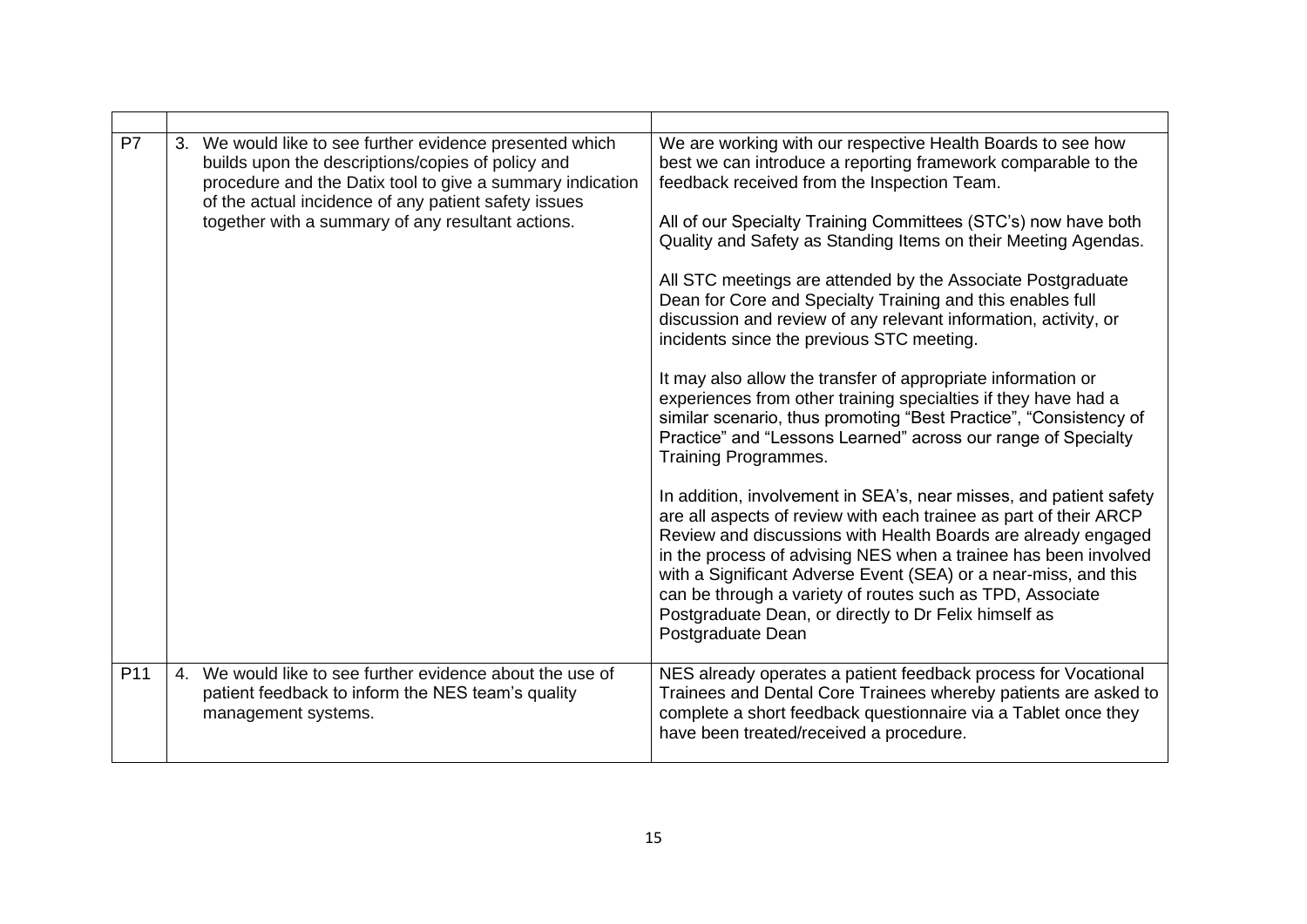| Our intention was to extend the process for Specialty Trainees,<br>however this has been suspended due to the ongoing Covid-19<br>restrictions.<br>With the emergence of the Covid-19 pandemic last year, and its                                                                                                                                                                                                                                |
|--------------------------------------------------------------------------------------------------------------------------------------------------------------------------------------------------------------------------------------------------------------------------------------------------------------------------------------------------------------------------------------------------------------------------------------------------|
| current resurgence, the various Health and Safety protocols now<br>being operated by Health Boards has resulted in the use of<br>Tablets being suspended as they have been risk assessed as a<br>potential for cross-contamination through either or both:<br>• the use of tablets by multiple users, and<br>the extending of the time a patient is in the treatment<br>centre if they are asked to complete a questionnaire post-<br>treatment. |
| As a result the use of Tablets for gathering patient feedback has<br>currently been suspended for the training year 2020/21, and<br>likewise the intended roll out to Specialty Training in 2021 is on<br>hold until the circumstances and requirements introduced as a<br>result of the pandemic subside.                                                                                                                                       |
| The following question set is used when patients are asked to<br>provide feedback on the treatment and interaction event that they<br>have had with a trainee, as follows:                                                                                                                                                                                                                                                                       |
| Greeting you in a friendly way; not be grumpy or rude to you<br>Asking you questions about the reasons for your visit and<br>listening carefully to your response<br>Explaining what he/she is going to do before starting to examine<br>you                                                                                                                                                                                                     |
| Letting you know what he/she finds after examining you; not<br>keeping you in the dark or confusing you<br>Talking through the different options for your treatment, helping<br>you to choose; not rushing ahead or telling you what to do<br>Indicating the likely cost of the chosen course of treatment at the<br>outset; never waiting until you are presented with the bill                                                                 |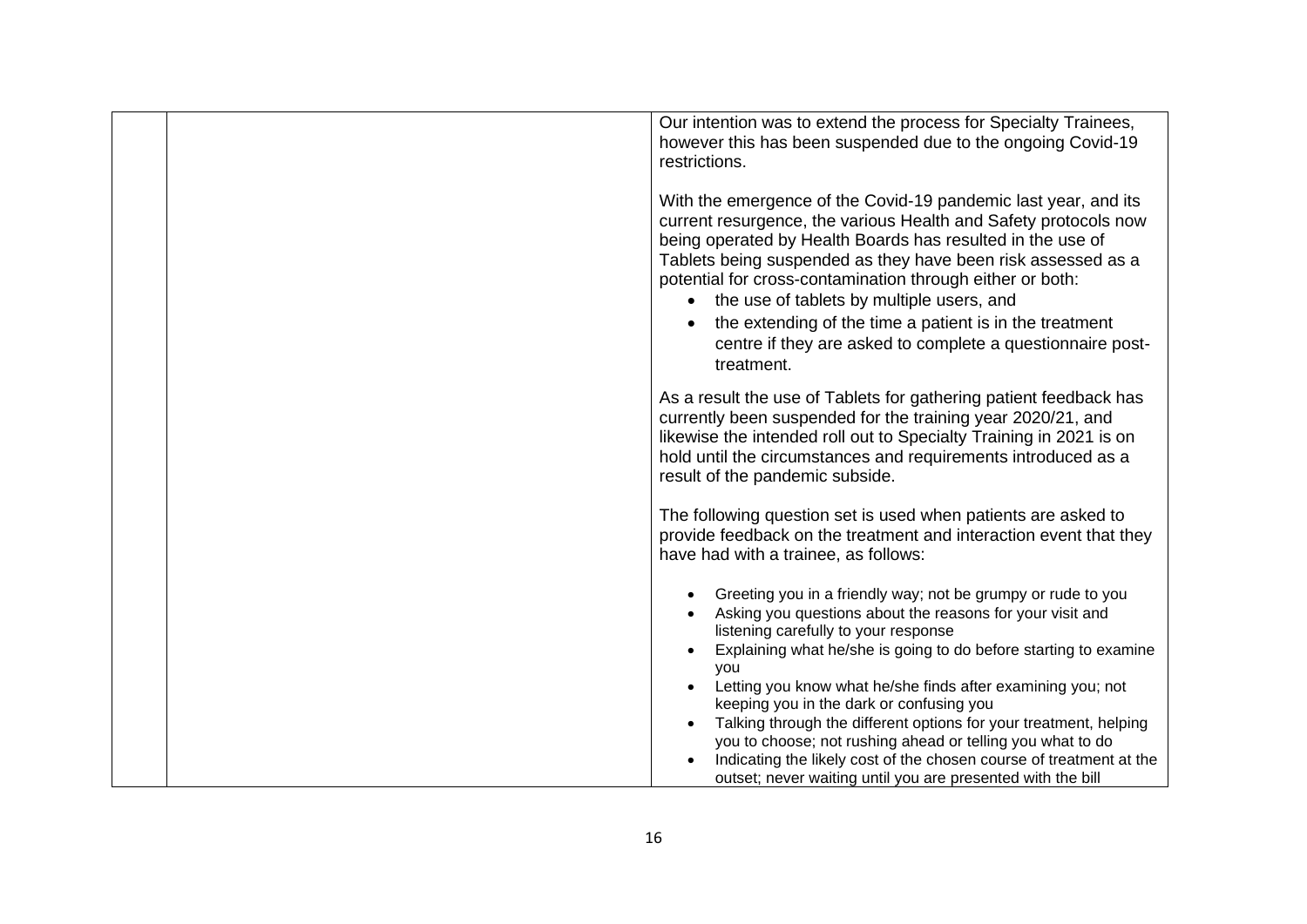| Treating you with courtesy, respect and as an equal; never<br>belittling you or making you feel stupid<br>Being sensitive, understanding and patient with you, never<br>rough, unsympathetic or impatient<br>Forewarning you of any likely pain involved and offering you<br>ways of reducing pain<br>Talking in plain language, using words you can understand;<br>never being too technical or complicated<br>Inspiring your trust and confidence; never appearing nervous or<br>unsure of himself/herself<br>Advising you on how to look after your teeth and gums at home<br>Listening to any questions you have and answering you clearly,<br>not avoiding or ignoring your question<br>Treating all patients fairly, irrespective of age, gender, religion,<br>disability, ethnic group or sexual orientation<br>Any other comments |
|-------------------------------------------------------------------------------------------------------------------------------------------------------------------------------------------------------------------------------------------------------------------------------------------------------------------------------------------------------------------------------------------------------------------------------------------------------------------------------------------------------------------------------------------------------------------------------------------------------------------------------------------------------------------------------------------------------------------------------------------------------------------------------------------------------------------------------------------|
| Analysis of the feedback is provided to the trainee as part of their<br>training and development. The results are also shared with the<br>Associate Postgraduate Dean and TPD's and are reviewed as<br>part of the trainee's ARCP.                                                                                                                                                                                                                                                                                                                                                                                                                                                                                                                                                                                                        |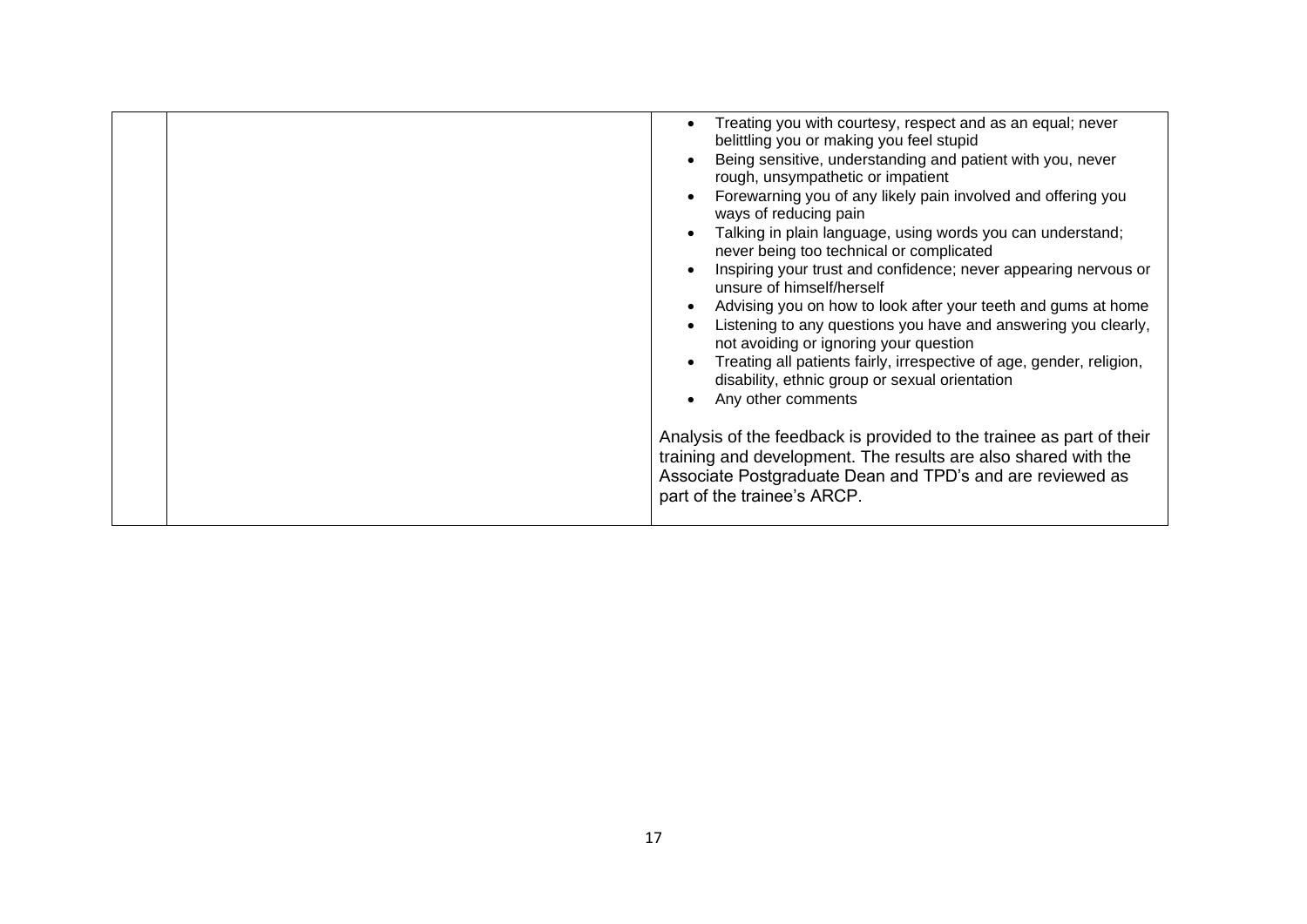# **Summary of Action for GDC**

| Req.<br>number                 | Actions due by the end of Quarter 3 of 2021                                                                                                                                                                                        |
|--------------------------------|------------------------------------------------------------------------------------------------------------------------------------------------------------------------------------------------------------------------------------|
| P <sub>1</sub> -P <sub>5</sub> | To consider integration of the P1, P2, P4 and P5 responses into "model" responses" and revise the relevant evidence<br>prompts against these Requirements for future providers working with the Standards for Specialty Education. |
| P <sub>4</sub>                 | Whilst we consider this Requirement to be met, we will ask for further evidence in 2021 about the wider take-up of the<br>restorative dentistry policy. This action is to inform our own understanding.                            |
| P <sub>8</sub>                 | To develop the basis of this response into a "model response" to provide an illustrative example for future providers working<br>with the Standards for Specialty Education.                                                       |
| P <sub>10</sub>                | To consider the NES team's initiative of surveying TBDs which to determine its potential to provide the basis of additional<br>guidance to providers considering their compliance with the Standards for Specialty Education.      |
| P <sub>11</sub>                | To develop GDC thinking by discussing with Healthcare Improvement Scotland the importance they place on patient<br>feedback within quality management systems.                                                                     |
| P <sub>12</sub>                | To draw upon this response to develop a "model" response" to provide an illustrative example for future providers working<br>with the Standards for Specialty Education.                                                           |

# **Observations from the provider on content of report**

**As above**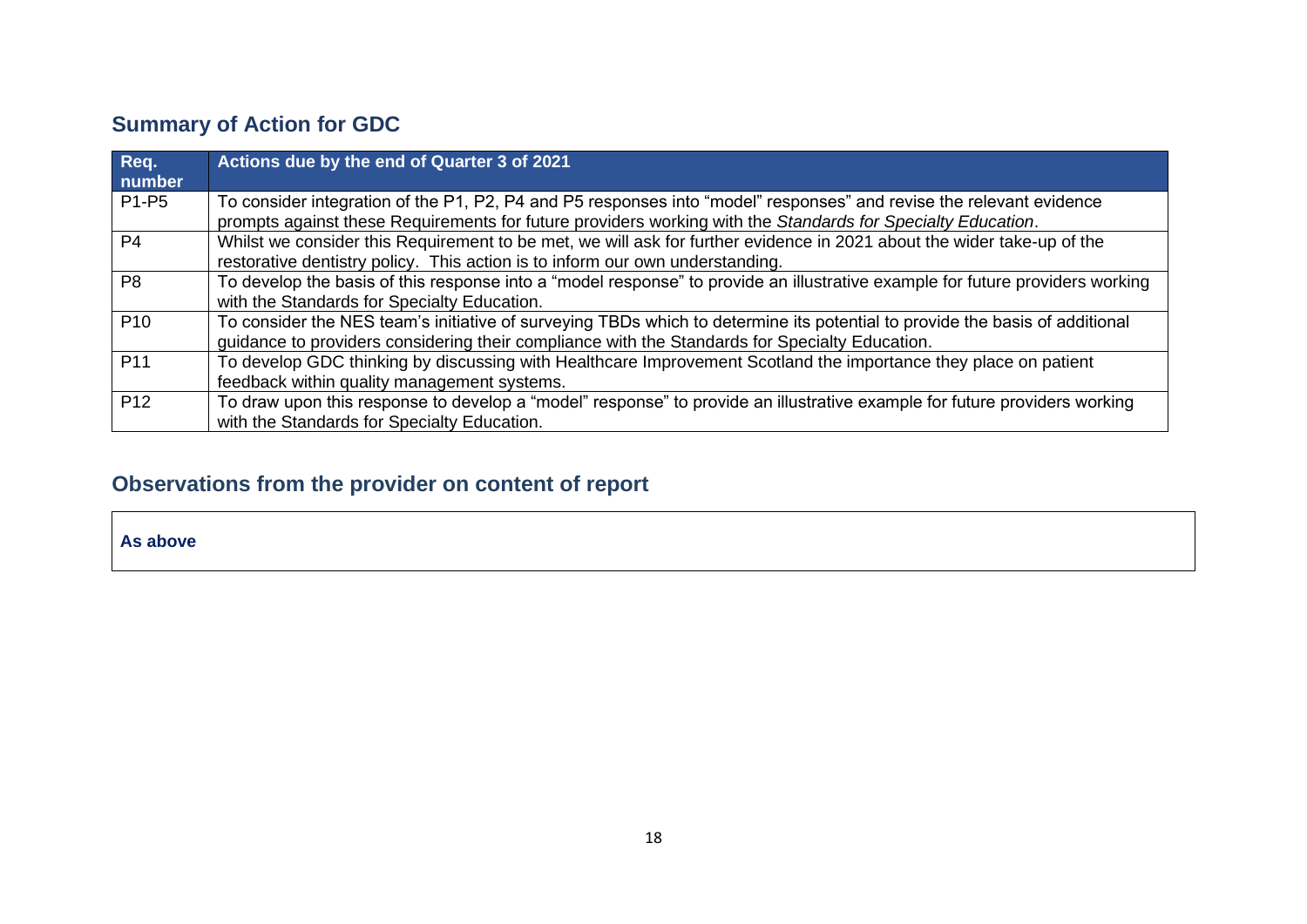## **Annex 1**

## **Quality assurance process and purpose of activity**

- 1. As part of its duty to protect patients and promote high standards within the professions it regulates, the General Dental Council's (GDC) Strategic Review of Education (2008) recommended that the Council should actively quality assure all training and awards which lead to entry to all GDC registers and listings (Dentist, Dental Care Professionals (DCP) and Specialist).
- 2. The aim of this quality assurance activity is to ensure that dentist registrants, at the point of inclusion upon one of the GDC's specialist lists, have demonstrated, on completion of their training, that they have met the outcomes required for specialist listing on the dentists register with the GDC. This will underpin and add value to the GDC's responsibility in issuing a Certificate of Completion of Specialist Training (CCST) as part of the listing process.
- 3. Consideration and development of our quality assurance processes therefore apply to training programmes in all 13 current specialties. Whilst our statutory responsibilities (see section 17 below) focus on orthodontics and oral surgery we do not currently possess an evidence base, drawing upon public protection arguments to differentiate between the specialties in quality assurance activity.

#### *Specialty training*

- 4. The primary route by which specialists join the Specialist lists, and the route upon which the GDC focusses its quality assurance activity, is successful completion of a national training programme in the individual UK specialties, where training is based upon a GDC-approved curriculum<sup>1</sup>, overseen by the regional postgraduate deaneries/LETBs, and where the trainee also passes the relevant Royal College examination.
- 5. Following these successes, the trainee is recommended for entry to the GDC Specialist Lists by award of a Certificate of Completion of Specialist Training (CCST). The postgraduate deanery/LETB recommend the award and the GDC awards the CCST.
- 6. Training in the dental specialties under the route described above is, typically, a three-year full-time hospital-based programme. This can involve trainees receiving training in a variety of hospital settings and other clinical environments. This form of delivery, together with the provision of exit examinations by a further provider has required changes to the GDC's model of pre-registration QA inspection which is typically based on a single training centre under the auspices of a university or other educational body.

#### *The GDC's powers*

- 7. The GDC's powers in relation to specialist education and training differ from its powers for pre-registration training:
- 8. The Dentist Act 1984 (the Act) restricts our ability to require training providers to provide information to those with Dental Authority (DA) Status. Of postgraduate providers, the Royal Colleges possess dental authority status as do universities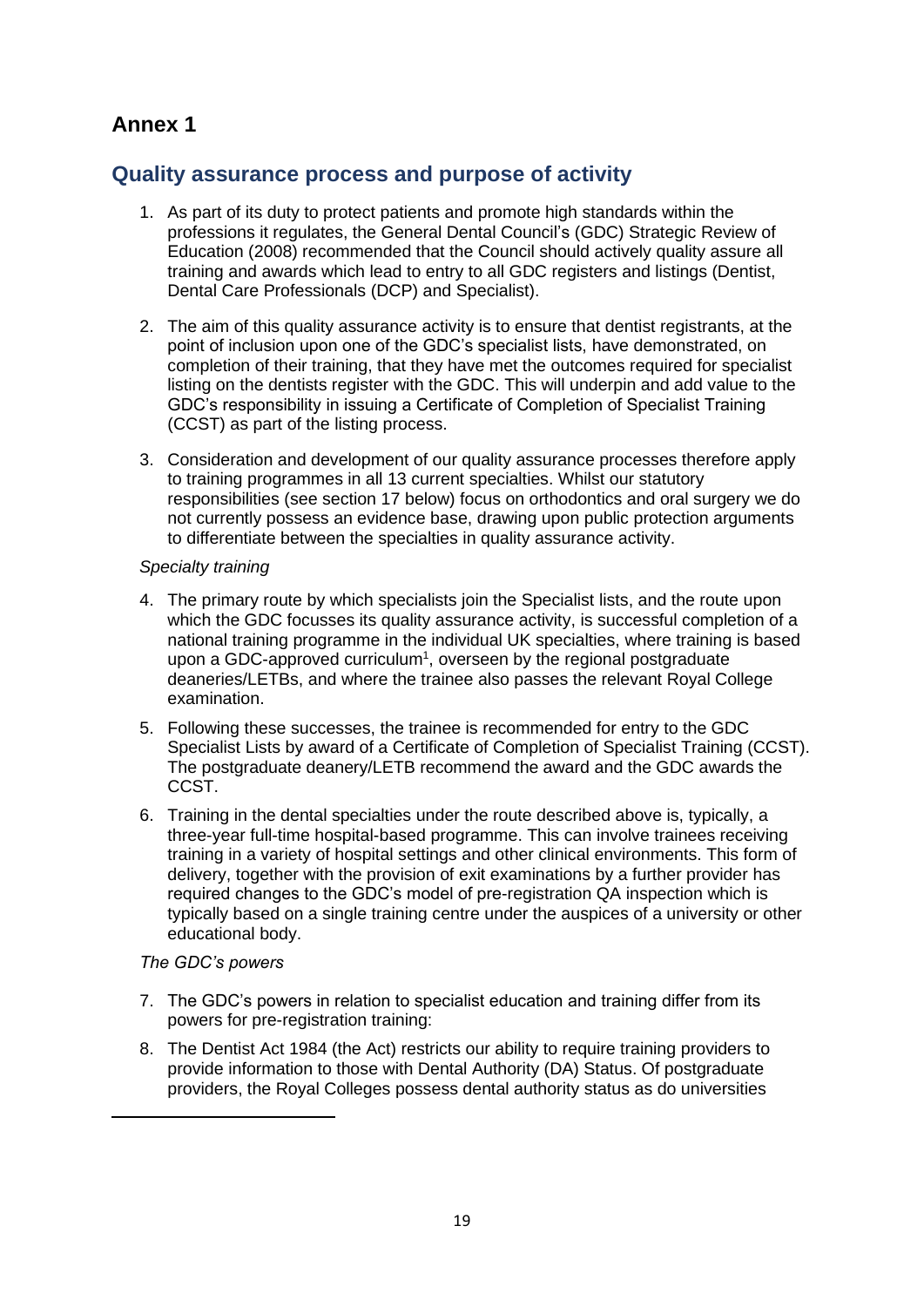undertaking postgraduate or specialist dental training. We can request information from other postgraduate training providers such as postgraduate deaneries/LETBs who do not hold such status in connection with section 1(2)(a) of the Act.

- 9. We have powers under Section 9 of the Act to appoint visitors to inspect programmes and examinations of both undergraduate and postgraduate/specialist programmes. However, the concept of "sufficiency" applies only to DAs and there is no formal mechanism to approve or withdraw approval from postgraduate/specialist training providers who do not possess such status.
- 10. The Specialist List Regulations provide us with powers to determine who is eligible to join the lists.
- 11. The GDC is, in relation to specialist dental qualifications in orthodontics and oral surgery, the competent authority in the United Kingdom for the purposes of the Recognition Directive and the Dental Training Directive. The Council has a statutory duty to supervise training in these two specialties.
- 12. We have taken legal advice and have established that our statutory duty to supervise training in orthodontics and oral surgery can support quality assurance activity across the 13 specialties.

## **Annex 2**

### **The QA Process**

13. The quality assurance activity focuses on three Standards for programme providers, with a total of 20 underlying Requirements. These are contained in the document *Standards for Specialty Education* (current iteration published 2019 and available [here\)](https://www.gdc-uk.org/professionals/specialist-lists).

#### *General Principles*

- 14. Our historic consultation and stakeholder engagement on the Standards signalled the GDC's expectations in relation to specialty education. Publishing the first iteration of Standards for Specialty Education in 2015 was seen to send a clear message to the sector about the quality the GDC expects in order to protect patients and the public.
- 15. In addition to publishing the GDC standards, we recognised that the UK Committee of Postgraduate Dental Deans and Directors (COPDEND) already publishes a quality management tool in the form of *The Gold Guide*. We also recognised that specialty trainees are in the main already GDC registrants; and that we needed to be sensitive to the fact that specialty training (where it takes place in NHS Trusts and roles) operates in an already highly regulated environment.
- 16. We have been mindful that that our regulatory approach, both in its piloting and in its current operational introduction, must not introduce disproportionate or unnecessary burdens on providers.
- 17. The second iteration of Standards for Dental Education, referenced above, maintains this proportionate approach whilst also containing two major developments:
	- g. Separating the Standards so there are discrete Requirements for programme and examination providers;
	- h. Introducing an overarching Requirement to provide evidence (of the provider's choosing) to support their self-assessment.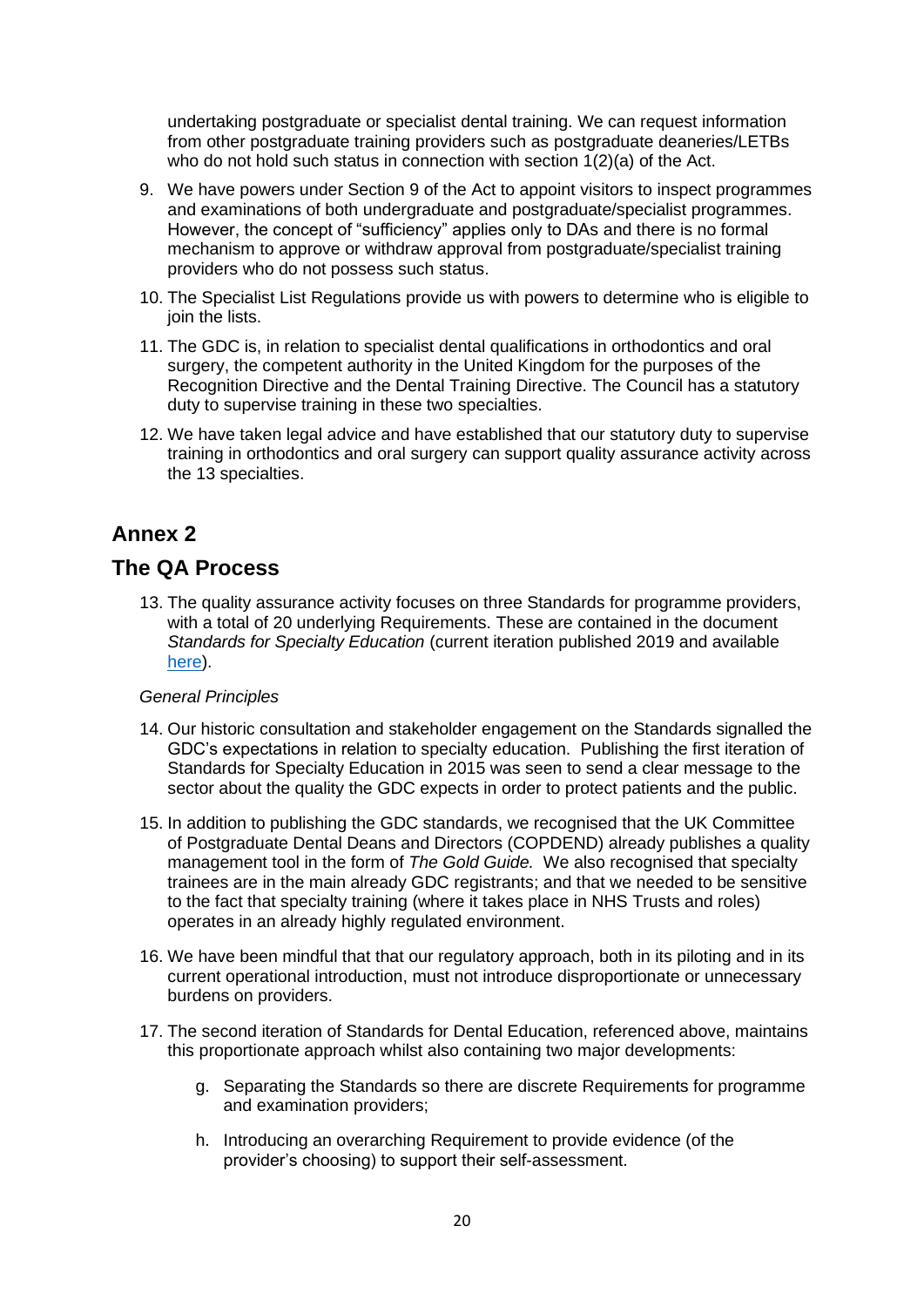#### *Collection of evidence*

- 18. Therefore, the process remains based upon moderated self-assessment and includes:
	- i. a data set that profiles specialty trainees and scrutinises key data including information about the trainees' progression rate through programmes and exit examinations;
	- j. a self-assessment questionnaire giving providers the opportunity to indicate their performance in the context of the Standards and Requirements;
	- k. the Requirement to provide illustrative and supporting evidence to support the contents of the completed self-assessment questionnaire.
- 19. The following descriptors are employed as a means of reference for establishing a programme provider's compliance with the individual Requirements.
- a. A Requirement is **met** if:

There is sufficient appropriate evidence derived from the pilot process. This evidence provides the GDC with broad confidence that the programme provider demonstrates compliance with the Requirement. The provider's narrative and documentary evidence are robust, consistent and not contradictory. There may be minor deficiencies in the evidence supplied but these are likely to be inconsequential."

b. A Requirement is **partly met** if:

Evidence derived from the pilot process is either incomplete or lacks detail and, as such, fails to convince the GDC that the programme provider fully demonstrates compliance with the Requirement. There may be contradictory information in the evidence provided.

There is, however, some evidence of compliance and it is likely that either (a) the appropriate evidence can be supplied in a short time frame, or (b) any deficiencies identified can be addressed and evidenced in follow-up processes.

c. A Requirement is **not met** if:

The provider cannot provide evidence to demonstrate compliance with a Requirement or the narrative and evidence provided are not convincing.

The evidence is inconsistent and/or incompatible with other findings. The deficiencies identified are such as to give rise to concern and will require an action plan from the programme provider.

**d. Other**

Use of this descriptor is exceptional and will usually be applied if the provider's narrative and evidence would be considered **partly met** but it appears to the GDC that evidence and/or indications across the breadth of the submission mean that during the observations period of the QA process this Requirement can be **met**.

20. The significance of not demonstrating compliance with a Requirement will depend upon the compliance of the programme provider across the range of Requirements and any possible implications for public protection.